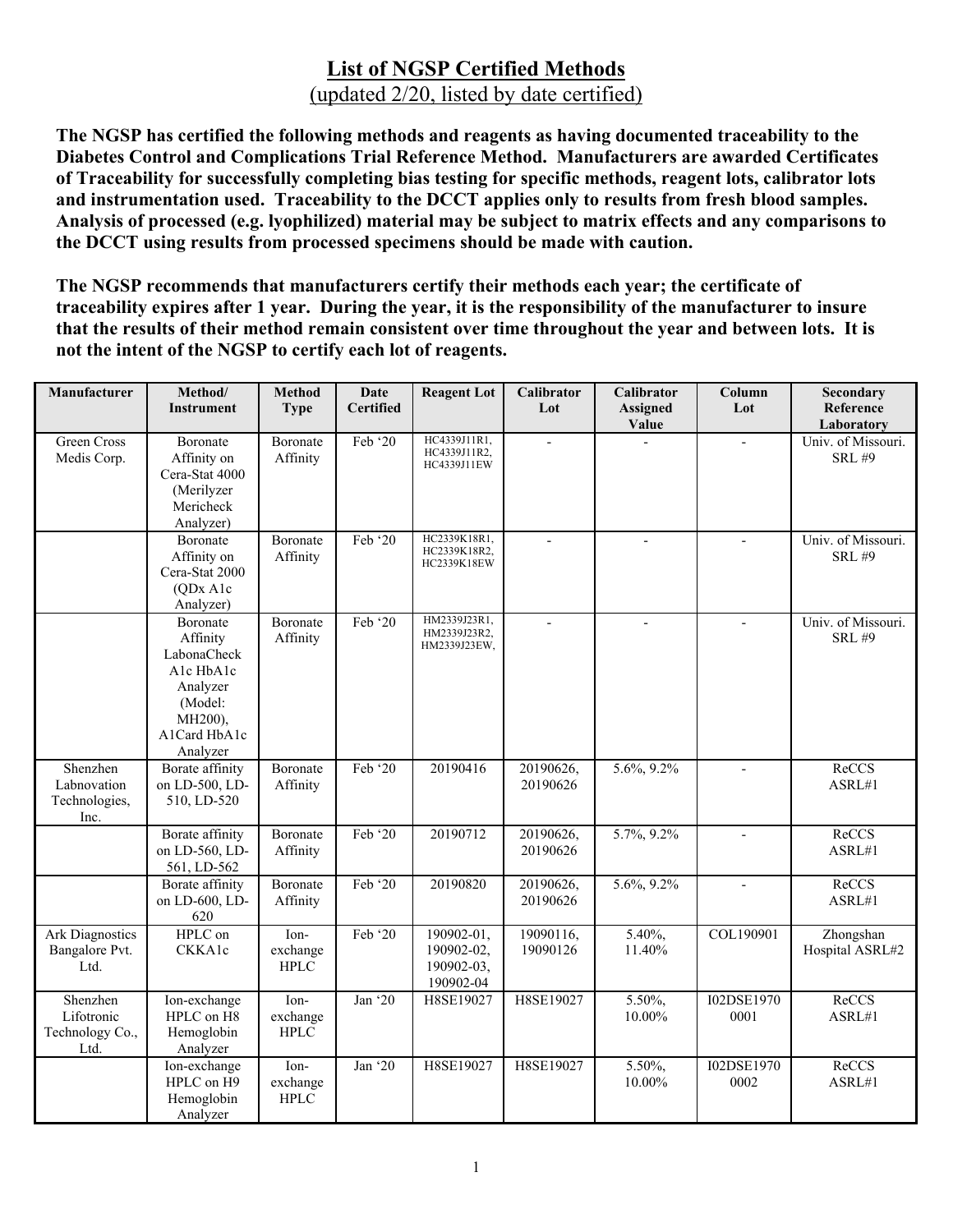#### **Manufacturer | Method/ Instrument Method Type Date Certified Reagent Lot Calibrator Lot Calibrator Assigned Value Column Lot Secondary Reference Laboratory** Shenzhen Lifotronic Technology Co., Ltd. Lateral Flow Immunoassay on FA-160 Immunoassay Jan '20 8519017 - - - ReCCS ASRL#1 Ion-exchange HPLC on GH900 and GH900Plus Hemoglobin Analyzer Ionexchange HPLC Jan '20 821943 G9N19081 5.50%, 10.40% GH19040275 ReCCS ASRL#1 Nihon Kohden Corporation @Celltac Chemi HbA1c N on MEK-1303 Immunoassay Jan '20 89004 CEN008 0.0%, 4.4%, 6.7%, 9.6%, 12.9% ReCCS ASRL#1 @Celltac Chemi HbA1c N on CHM-4100 Immunoassay Jan '20 89051 CEN008 0.0%, 4.3%, 6.8%, 9.6%, 12.9% ReCCS ASRL#1 Biosurfit Spinit HbA1c test Boronate Affinity Jan '20 427 01 - - - - European Reference Lab ESRL#11 i-SENS Enzymatic on A1Care Enzymatic Jan '20 DFBZAC - - - - - ReCCS ASRL#1 Boditech Med Inc. Immuno-assay on ichroma II Immunoassay Jan '20 AAPXE22 906004 5.5%, 7.5%, 10.5%, 13.8% - ReCCS ASRL#1 TaiDoc Technology Corp. t Immunoassay on TD-4611 Immunoassay Jan '20 19I223 704101-122 5.5%, 7.9%, 10.7%, 15.5% - **European** Reference Lab ESRL#13 Bio-Rad Laboratories t VARIANT II Dual (A1c) Ionexchange HPLC Jan '20 64297955, 64297956, 6492761 64287653, 64287656 5.3%, 10.4% VA60425 Dual (A1c) Univ. of Minn SRL #10 t VARIANT II Dual (A2/F/A1c) Ionexchange HPLC Jan '20 64297955, 64297956, 64292761 64287663, 64287664 5.1%, 10.4% VA60425 Dual (A2/F/A1c) Univ. of Minn SRL #10 D-10 HbA1c (12000949) Ionexchange HPLC Jan '20 AA90299, AA90300, AA90220 AA90242, AA90243 5.4%, 10.2% R70468R Univ. of Minn SRL #10 Bio-Rad Laboratories D-10 HbA1c | Ionexchange HPLC Jan '20 AA90258, AA90259, AA90004 AA90271, AA90272 5.3%, 10.1% A70468AK Univ. of Minn SRL #10 D-100  $HbA1c$  Ionexchange HPLC Jan '20 64298608, 64301694, 64303938 64293212, 64293212 5.92%, 9.61% 90095AB Univ. of Minn SRL #10 Variant II HbA1c NU Ionexchange HPLC Jan '20 64284285, 64284286, 64234894 64232925, 64232927 5.6%, 10.1% NU70415J Univ. of Minn SRL #10 VARIANT II TURBO HbA1c  $Kit - 2.0$ (12000447) Ionexchange HPLC Jan '20 64296652, 64296654, 64297942 64287389, 64287390 5.2%, 10.2% 70234AJ Univ. of Minn SRL #10 VARIANT II TURBO HbA1c  $Kit - 2.0$ Ionexchange HPLC Jan '20 64296652, 64296654, 64297942 64287389, 64287390 5.2%, 10.2% 70234AJ Univ. of Minn SRL #10 Trinity Biotech Tri-stat 1 HbA1c Assay Boronate Affinity Jan '20 9329 (2I), 10069(2y) -  $\qquad \qquad$  - Univ. of Missouri. SRL #11 Tri-stat 2 HbA1c Assay Boronate Affinity Jan '20 | 10308 (2A) | - | - | - | Univ. of Missouri. SRL #11 Skyla Immunoassay Immuno-Jan '20 | A1ZH19103 | - | - | - | ReCCS

#### **List of NGSP Certified Methods (Updated 2/20, listed by date certified)**

ASRL#1

Corporation Hsinchu Science Park Branch

on Skyla Hi Analyzer

assay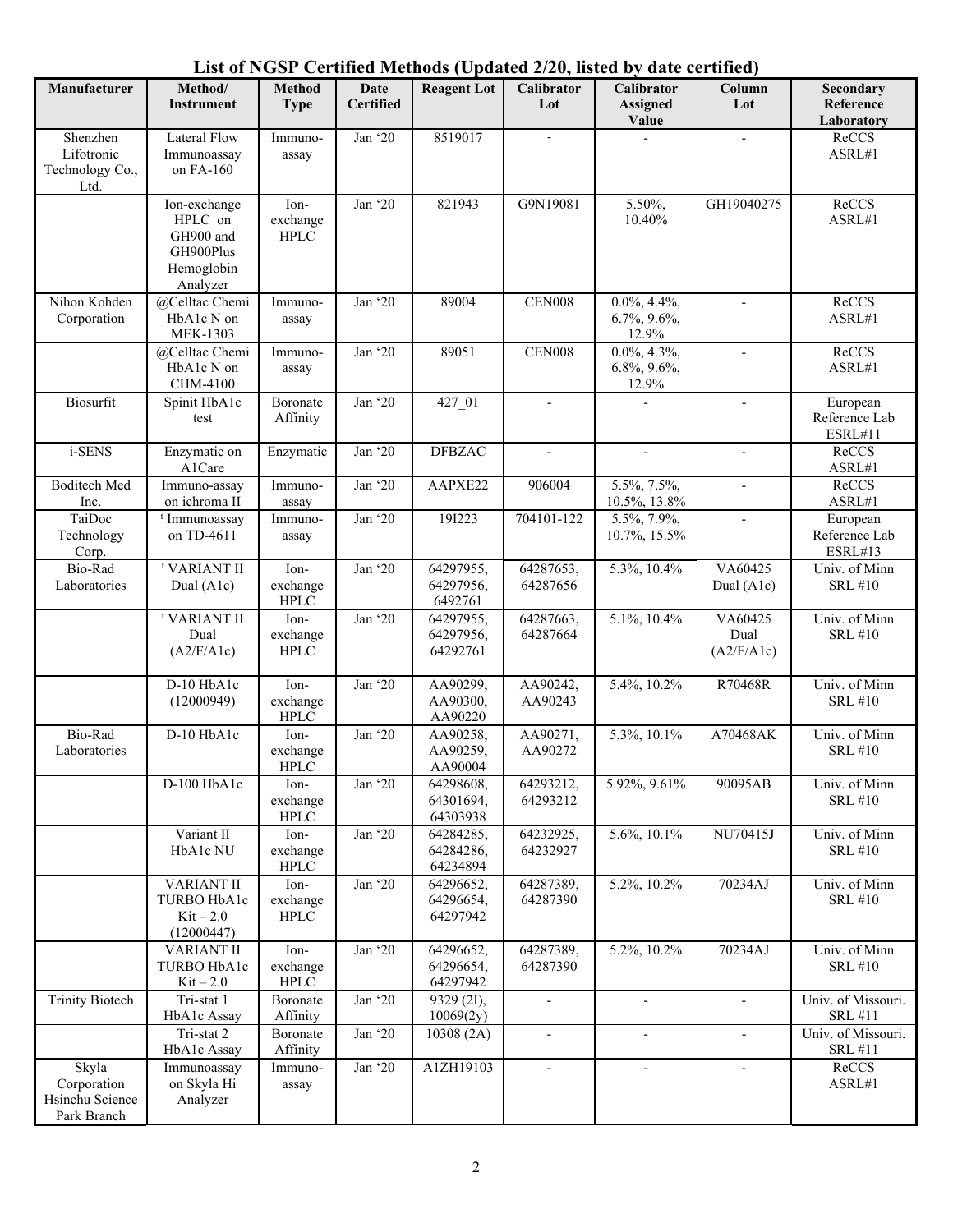| Manufacturer                                     | Method/<br>Instrument                                                                         | <b>Method</b><br><b>Type</b>    | Date<br><b>Certified</b> | <b>Reagent Lot</b>                          | Calibrator<br>Lot                           | Calibrator<br><b>Assigned</b><br>Value                | Column<br>Lot            | Secondary<br>Reference<br>Laboratory        |
|--------------------------------------------------|-----------------------------------------------------------------------------------------------|---------------------------------|--------------------------|---------------------------------------------|---------------------------------------------|-------------------------------------------------------|--------------------------|---------------------------------------------|
| Maccura<br>Biotechnology<br>Co., Ltd             | Ion-exchange<br>HPLC on<br>maccura G 01                                                       | Ion-<br>exchange<br><b>HPLC</b> | Jan '20                  | 0919011                                     | 0919011                                     | 5.4%, 9.3%                                            | <b>BZ168</b>             | Zhongshan<br>Hospital ASRL#2                |
| MedTestDx                                        | Pointe Scientific<br>on Biolis 24i                                                            | Immuno-<br>assay                | Jan '20                  | H7546                                       | 906004                                      | 5.0%, 7.7%,<br>11.8%, 15.5%                           | $\overline{\phantom{a}}$ | European<br>Reference Lab<br>ESRL#13        |
|                                                  | Pointe Scientific<br>on AU400                                                                 | Immuno-<br>assay                | Jan '20                  | H7546:91280<br>$1/2020 - 10 - 31$           | 906004                                      | $\overline{5.3\%, 8.5\%},$<br>12.5%, 15.5%            | $\blacksquare$           | European<br>Reference Lab<br><b>ESRL#13</b> |
| SD Biosensor,<br>Inc.                            | Standard<br>AlcCare                                                                           | Immuno-<br>assay                | Jan '20                  | AC0219013                                   | $\mathbf{r}$                                |                                                       |                          | ReCCS<br>ASRL#1                             |
|                                                  | Standard F on<br>Standard F-100                                                               | Immuno-<br>assay                | Jan '20                  | FHB10191004<br>2                            | $\overline{\phantom{a}}$                    | $\blacksquare$                                        | $\overline{\phantom{a}}$ | ReCCS<br>ASRL#1                             |
|                                                  | Standard F on<br>Standard F-200                                                               | Immuno-<br>assay                | Jan '20                  | FHB10191004<br>2                            |                                             |                                                       | $\overline{\phantom{0}}$ | ReCCS<br>ASRL#1                             |
|                                                  | Standard F on<br>Standard F-2400                                                              | Immuno-<br>assay                | Jan '20                  | FHB10191004<br>2                            | $\overline{\phantom{a}}$                    | $\mathbf{r}$                                          | $\overline{\phantom{a}}$ | ReCCS<br>ASRL#1                             |
| ELITech<br><b>Clinical Systems</b><br><b>SAS</b> | HbA1c<br>(immunoturbiti<br>metric assay) on<br>Selectra ProM<br>AA-PRO-ELserie-<br>HBAC-1.pdf | Immuno-<br>assay                | Jan '20                  | R190864,<br>R190865,<br>R190866,<br>A190377 | R190296,<br>R190297,<br>R190298,<br>R190299 | 5.1%, 8.4%,<br>11.6%, 16.1%                           | $\overline{\phantom{a}}$ | European<br>Reference Lab<br><b>ESRL#13</b> |
|                                                  | HbA1c<br>(immunoturbiti<br>metric assay) on<br>Selectra ProS<br>AA-PRO-ELserie-<br>HBAC-1.pdf | Immuno-<br>assay                | Jan '20                  | R190864,<br>R190865,<br>R190866,<br>A190377 | R190296,<br>R190297,<br>R190298,<br>R190299 | 5.1%, 8.4%,<br>11.6%, 16.1%                           | $\overline{\phantom{a}}$ | European<br>Reference Lab<br><b>ESRL#13</b> |
| Archem<br>Diagnostic                             | HbA1c<br>Immunotrubidi<br>metric on<br>Architect c                                            | Immuno-<br>assay                | Jan '20                  | 081                                         | 020                                         | 5.6%, 8.1%,<br>11.2%, 15.5%                           |                          | European<br>Reference Lab<br>ESRL#13        |
| DxGen Corp.                                      | Boronate<br>affinity on<br>Epithod 616                                                        | Boronate<br>Affinity            | Dec '19                  | C19J1601R1,<br>C19J1601W1,<br>C19J16001C1   |                                             |                                                       |                          | Univ. of Missouri.<br><b>SRL #9</b>         |
|                                                  | Boronate<br>affinity on<br>Epithod 414                                                        | Boronate<br>Affinity            | Dec '19                  | C19J1601R1,<br>C19J1601W1,<br>C19J16001C1   |                                             |                                                       | $\blacksquare$           | Univ. of Missouri.<br><b>SRL #9</b>         |
| DiaSys<br>Diagnostic<br>Systems GmbH             | HbA1c net FS,<br>on respons910<br>HbA1c/Hb*91.5<br>$+2.15$                                    | Enzymatic                       | Dec '19                  | 26535,<br>26536                             | 27376,<br>27376                             | 0.418, 1.09<br>g/dL HbA1c;<br>7.50, 14.8<br>$g/dL$ Hb | $\overline{\phantom{a}}$ | European<br>Reference Lab<br>ESRL#10        |
|                                                  | HbA1c net FS,<br>on JCA-<br><b>BM6010/C</b><br>HbA1c/Hb*91.5<br>$+2.15$                       | Enzymatic                       | Dec '19                  | 26535,<br>26536                             | 27376,<br>27376                             | 0.418, 1.09<br>g/dL HbA1c;<br>7.50, 14.8<br>$g/dL$ Hb | $\overline{\phantom{a}}$ | European<br>Reference Lab<br><b>ESRL#10</b> |
|                                                  | HbA1c net FS,<br>on Hitachi 917<br>HbA1c/Hb*91.5<br>$+2.15$                                   | Enzymatic                       | Dec '19                  | 26535,<br>26536                             | 27376,<br>27376                             | 0.425, 1.21<br>g/dL HbA1c;<br>4.69, 15.0<br>$g/dL$ Hb | $\overline{\phantom{a}}$ | European<br>Reference Lab<br>ESRL#10        |
|                                                  | oneHbA1c IS,<br>InnovaStar<br>HbA1c/Hb*91.5<br>$+2.15$                                        | Enzymatic                       | Dec '19                  | 113, 25676                                  | 26858,<br>26859,<br>26860,<br>26861         | 34.3, 66.5,<br>112, 166<br>mmol/mol                   | $\overline{\phantom{a}}$ | European<br>Reference Lab<br>ESRL#10        |
| Roche<br>Diagnostics<br>International Ltd        | Cobas HbA1c<br>Test on cobas b<br>101                                                         | Immuno-<br>assay                | Dec '19                  | 928131-01                                   |                                             | $\overline{\phantom{a}}$                              | $\overline{\phantom{a}}$ | Univ. of Missouri.<br><b>SRL #9</b>         |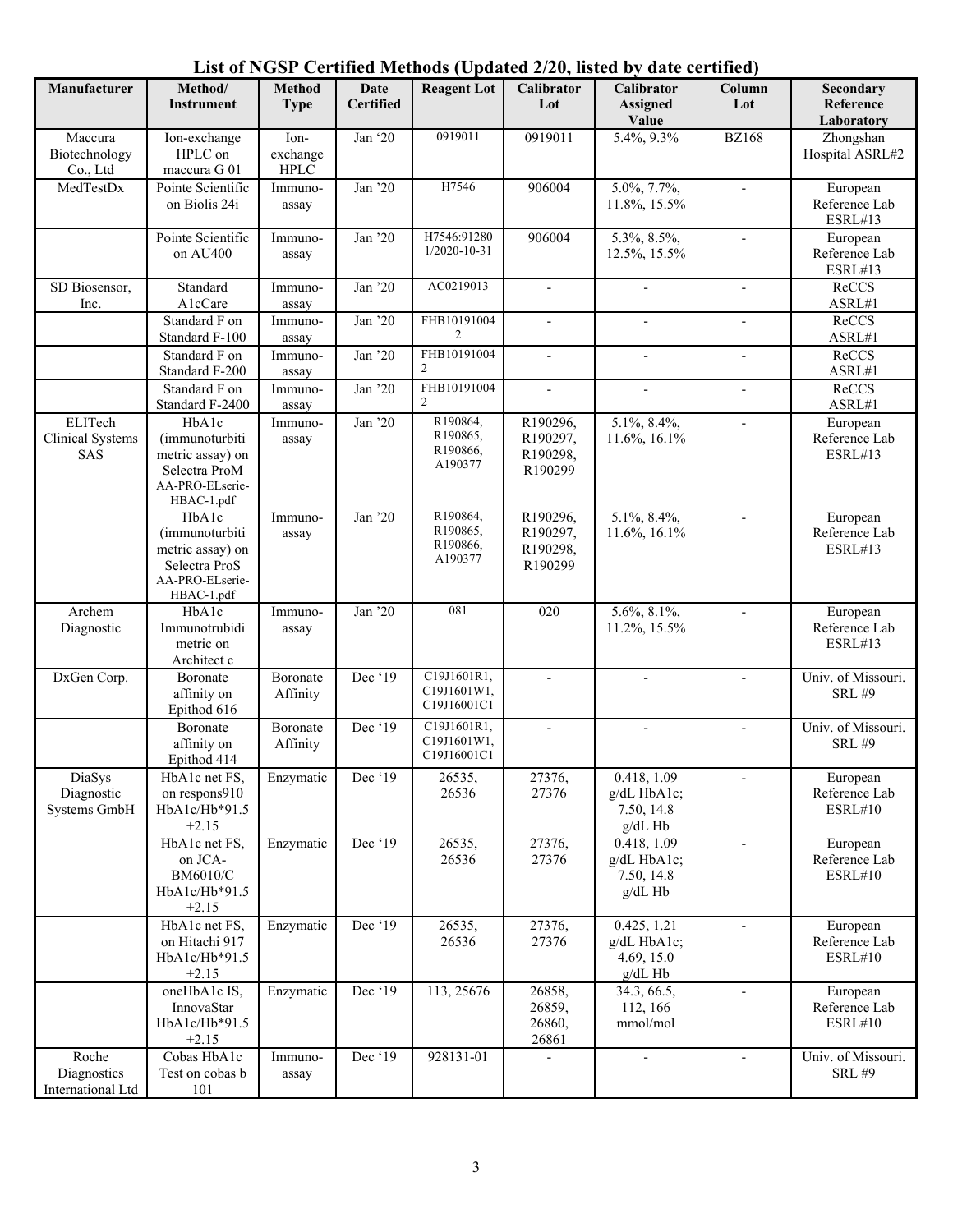| Manufacturer                                       | Method/<br><b>Instrument</b>                                                               | Method<br><b>Type</b> | Date<br><b>Certified</b> | <b>Reagent Lot</b>              | Calibrator<br>Lot | $1000 \text{ V}$ panica $270 \text{ m}$<br>Calibrator<br><b>Assigned</b><br>Value                                                                                           | $\cdots \cdots$<br>Column<br>Lot | Secondary<br>Reference<br>Laboratory        |
|----------------------------------------------------|--------------------------------------------------------------------------------------------|-----------------------|--------------------------|---------------------------------|-------------------|-----------------------------------------------------------------------------------------------------------------------------------------------------------------------------|----------------------------------|---------------------------------------------|
| Roche<br>Diagnostics                               | TQ HbA1c Gen.<br>3 Whole Blood<br>on Cobas<br>Integra 400 Plus<br>HbA1c/Hb*91.5<br>$+2.15$ | Immuno-<br>assay      | Dec '19                  | 401258,<br>384400               | 319736            | 0.01726,<br>0.01151,<br>0.00822,<br>0.00575,<br>0.00288,<br>0.00115<br>mmol/L<br>HbA1c;<br>0.07833,<br>0.05222,<br>0.03730,<br>0.02611,<br>0.01306,<br>0.00522<br>mmol/L Hb |                                  | European<br>Reference Lab<br><b>ESRL#13</b> |
|                                                    | TQ HbA1c Gen.<br>3 Whole Blood<br>on cobas c311<br>HbA1c/Hb*91.5<br>$+2.15$                | Immuno-<br>assay      | Dec '19                  | 401258,<br>407157               | 319736            | 0.130, 0.334,<br>0.661, 0.922,<br>1.259, 1.799<br>mmol/L<br>HbA1c; 1.452,<br>7.833 mmol/L<br>Hb                                                                             |                                  | European<br>Reference Lab<br><b>ESRL#13</b> |
|                                                    | TQ HbA1c Gen.<br>3 Whole Blood<br>on Cobas c111<br>HbA1c/Hb*91.5<br>$+2.15$                | Immuno-<br>assay      | Dec '19                  | 420814,<br>392151               | 319736            | 0.0162,<br>0.0108,<br>0.00771,<br>0.0054,<br>0.0027,<br>0.00108<br>mmol/L<br>HbA1c;<br>0.07833,<br>0.05222,<br>0.0373,<br>0.02611,<br>0.01306,<br>0.00522<br>mmol/L Hb      | $\overline{\phantom{a}}$         | European<br>Reference Lab<br>ESRL#13        |
|                                                    | TQ HbA1c Gen.<br>3 Hemolysate on<br>Cobas Integra<br>400 Plus<br>HbA1c/Hb*91.5<br>$+2.15$  | Immuno-<br>assay      | Dec '19                  | 401258,<br>384400,<br>416817    | 319736            | 1.744, 1.163,<br>0.830, 0.581,<br>0.291, 0.116<br>mmol/L<br>HbA1c; 7.833,<br>5.222, 3.730,<br>2.611, 1.306,<br>$0.522$ mmol/L<br>Hb                                         |                                  | European<br>Reference Lab<br>ESRL#13        |
| Siemens<br>Healthineers                            | Dimension Vista<br>A1C on Vista<br>1500                                                    | Immuno-<br>assay      | Dec '19                  | 19112BA                         | 9DD078            | 0.13, 0.49,<br>0.92, 1.59,<br>$2.38$ g/dL<br>HbA1c; 11.91,<br>11.77 g/dL Hb                                                                                                 |                                  | Univ. of Missouri.<br><b>SRL #9</b>         |
|                                                    | <b>Dimension Vista</b><br>A1C on Vista<br>500                                              | Immuno-<br>assay      | Dec '19                  | 19112BA                         | 9DD078            | 0.13, 0.49,<br>0.92, 1.59,<br>$2.38$ g/dL<br>HbA1c; 11.91,<br>11.77 g/dL Hb                                                                                                 | $\overline{\phantom{a}}$         | Univ. of Missouri.<br><b>SRL #9</b>         |
| Bioanalytic<br>(Diaclinica<br>Diagnostik<br>Kimya) | Immunoassay<br>on AU 680                                                                   | Immuno-<br>assay      | Dec '19                  | 938729N,<br>938729N,<br>936903N | 828300N           | 5.8%, 8.8%,<br>11.6%, 15.4%                                                                                                                                                 | $\overline{\phantom{a}}$         | European<br>Reference Lab<br>ESRL#13        |

**List of NGSP Certified Methods (Updated 2/20, listed by date certified)**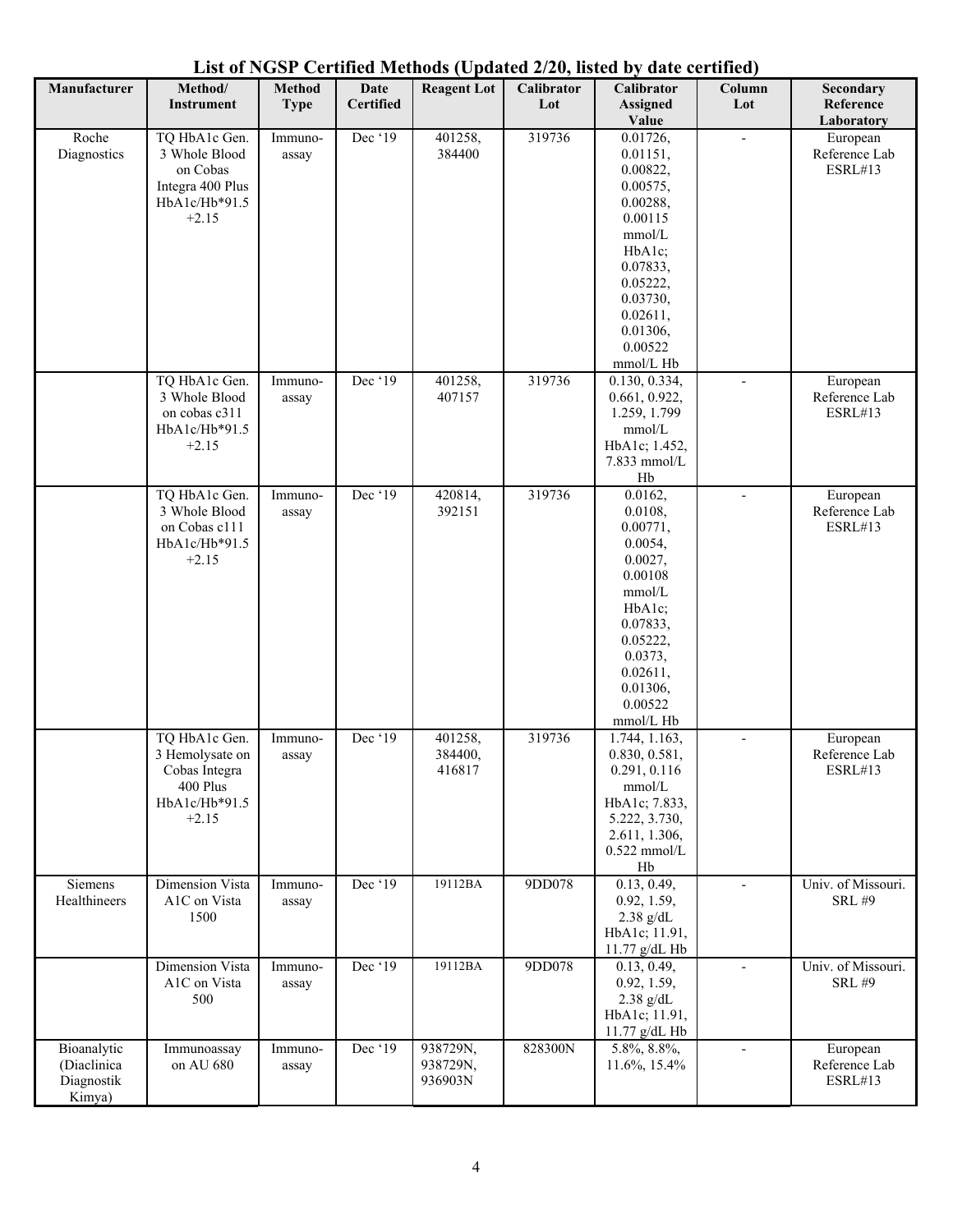| Manufacturer                 | Method/                         | <b>Method</b>        | Date<br><b>Certified</b> | $\sim$ continuous (optimum 2/20, illustrated by<br><b>Reagent Lot</b> | <b>Calibrator</b>        | <b>Calibrator</b>              | $\frac{1}{2}$<br>Column  | Secondary                           |
|------------------------------|---------------------------------|----------------------|--------------------------|-----------------------------------------------------------------------|--------------------------|--------------------------------|--------------------------|-------------------------------------|
|                              | Instrument                      | <b>Type</b>          |                          |                                                                       | Lot                      | <b>Assigned</b><br>Value       | Lot                      | Reference<br>Laboratory             |
| Siemens<br>Healthcare        | Dimension<br>Hemoglobin         | Immuno-<br>assay     | Nov '19                  | GA9319                                                                | GA9319                   | 0.10, 0.57,<br>1.06, 1.75,     |                          | Univ. of Missouri.<br><b>SRL #9</b> |
|                              | Alc (AlC) on                    |                      |                          |                                                                       |                          | $2.54$ g/dL                    |                          |                                     |
|                              | Dimension EXL                   |                      |                          |                                                                       |                          | HbA1c; 12.29,<br>11.77 g/dL Hb |                          |                                     |
|                              | Dimension                       | Immuno-              | Nov '19                  | GA9319                                                                | GA9319                   | 0.10, 0.57,                    |                          | Univ. of Missouri.                  |
|                              | Hemoglobin<br>Alc $(A1C)$ on    | assay                |                          |                                                                       |                          | 1.06, 1.75,<br>$2.54$ g/dL     |                          | <b>SRL #9</b>                       |
|                              | Dimension RxL                   |                      |                          |                                                                       |                          | HbA1c; 12.29,                  |                          |                                     |
|                              | Dimension                       | Immuno-              | Nov '19                  | GA9319                                                                | GA9319                   | 11.77 g/dL Hb<br>0.10, 0.57,   | $\blacksquare$           | Univ. of Missouri.                  |
|                              | Hemoglobin                      | assay                |                          |                                                                       |                          | 1.06, 1.75,                    |                          | <b>SRL #9</b>                       |
|                              | A1c (A1C) on<br>Dimension       |                      |                          |                                                                       |                          | $2.54$ g/dL<br>HbA1c; 12.29,   |                          |                                     |
|                              | Xpand                           |                      |                          |                                                                       |                          | 11.77 g/dL Hb                  |                          |                                     |
| Siemens<br>Healthcare        | Dimension Vista<br>Flex HbA1c   | Immuno-<br>assay     | Nov '19                  | 19196BA                                                               | 9GD084                   | 0.09, 0.56,<br>1.03, 1.76,     | $\overline{a}$           | Univ. of Missouri.<br><b>SRL #9</b> |
| Diagnostics, Inc.            |                                 |                      |                          |                                                                       |                          | $2.44$ g/dL                    |                          |                                     |
|                              |                                 |                      |                          |                                                                       |                          | HbA1c; 13.93,<br>13.73 g/dL Hb |                          |                                     |
| <b>OSANG</b>                 | Frontier and                    | Boronate             | Nov '19                  | F19H28I05EL                                                           |                          |                                | $\overline{\phantom{a}}$ | Univ. of Missouri.                  |
| Healthcare Co.,<br>Ltd.      | HemoCue<br>HbA1c 501            | Affinity             |                          |                                                                       |                          |                                |                          | <b>SRL #9</b>                       |
|                              | Clover A1c,                     | Boronate             | Nov '19                  | A19I04I16EL                                                           | $\overline{\phantom{a}}$ |                                | $\overline{a}$           | Univ. of Missouri.                  |
|                              | Clover A1c Self<br>and Checkart | Affinity             |                          |                                                                       |                          |                                |                          | <b>SRL #9</b>                       |
|                              | Clover A1c Plus                 | Boronate<br>Affinity | Nov '19                  | B19G26H16EL                                                           |                          |                                |                          | Univ. of Missouri.<br><b>SRL #9</b> |
|                              | Clover A1c,<br>Clover A1c Self  | Boronate<br>Affinity | Nov '19                  | C19A23B19DL                                                           | $\overline{a}$           |                                | $\overline{a}$           | Univ. of Missouri.<br><b>SRL #9</b> |
|                              | and Checkart                    |                      |                          |                                                                       |                          |                                |                          |                                     |
| <b>ACON</b><br>Laboratories, | On Call A1c                     | Boronate<br>affinity | Oct '19                  | 201907233                                                             |                          |                                |                          | Zhongshan<br>Hospital ASRL#2        |
| Inc. and Acon                |                                 |                      |                          |                                                                       |                          |                                |                          |                                     |
| Biotech<br>(Hangzhou) Co.,   |                                 |                      |                          |                                                                       |                          |                                |                          |                                     |
| Ltd.                         |                                 |                      |                          |                                                                       |                          |                                |                          |                                     |
| Sekisui<br>Diagnostics       | HbA1c (Whole<br>Blood) on       | Immuno-<br>assay     | Oct '19                  | 53376,<br>53376,                                                      | 53569                    | 4.62%,<br>12.01%               |                          | Univ. of Missouri.<br><b>SRL #9</b> |
|                              | <b>SK500</b>                    |                      |                          | 53376                                                                 |                          |                                |                          |                                     |
| <b>Boditech Med</b><br>Inc.  | Immuno-assay<br>on AFIAS-6      | Immuno-<br>assay     | Oct '19                  | AAPFA88F                                                              | 704101                   | 4.9%, 7.3%,<br>9.5%, 12.0%     | $\overline{\phantom{a}}$ | ReCCS<br>ASRL#1                     |
|                              | Immuno-assay                    | Immuno-              | Oct '19                  | AAPFA88F                                                              | 704101                   | 4.9%, 7.3%,                    | $\overline{\phantom{a}}$ | ReCCS                               |
| Beckman-                     | on AFIAS-1<br>UniCel DxC        | assay<br>Immuno-     | Oct '19                  | M908026                                                               | M901001                  | 9.5%, 12.0%<br>0.183, 0.485,   |                          | ASRL#1<br>Univ. of Missouri.        |
| Coulter Inc.                 | Synchron                        | assay                |                          |                                                                       |                          | 0.864, 1.632,                  |                          | <b>SRL #9</b>                       |
|                              | Systems<br>HbA1c- on            |                      |                          |                                                                       |                          | $2.454$ g/dL<br>HbA1c; 18.28   |                          |                                     |
|                              | DxC 800                         |                      |                          |                                                                       |                          | g/dL Hb                        |                          |                                     |
|                              | UniCel DxC<br>Synchron          | Immuno-<br>assay     | Oct '19                  | M811015                                                               | M907003                  | 0.152, 0.475,<br>0.885, 1.675, | $\overline{\phantom{0}}$ | Univ. of Missouri.<br><b>SRL #9</b> |
|                              | Systems                         |                      |                          |                                                                       |                          | $2.314$ g/dL                   |                          |                                     |
|                              | HbA1c3 on<br>DxC 800            |                      |                          |                                                                       |                          | HbA1c; 18.40<br>$g/dL$ Hb      |                          |                                     |
| HORIBA, Ltd.                 | Spotchem                        | Immuno-              | Oct '19                  | 1932HE498O                                                            | WC0050                   | 0.0, 25.6, 51.6,               | $\overline{\phantom{a}}$ | ReCCS                               |
|                              | Banalyst HbA1c<br>on SI-3620    | assay                |                          |                                                                       |                          | 83.3, 124.4<br>mmol/mol        |                          | ASRL#1                              |
|                              | <b>Banalyst Ace</b>             | Immuno-              | Oct '19                  | 1931HE001C                                                            | WC0050                   | 0.0, 25.6, 51.6,               |                          | ReCCS                               |
|                              | HbA1c on<br><b>Banalyst Ace</b> | assay                |                          |                                                                       |                          | 83.3, 124.4<br>mmol/mol        |                          | ${\sf ASRL}\#1$                     |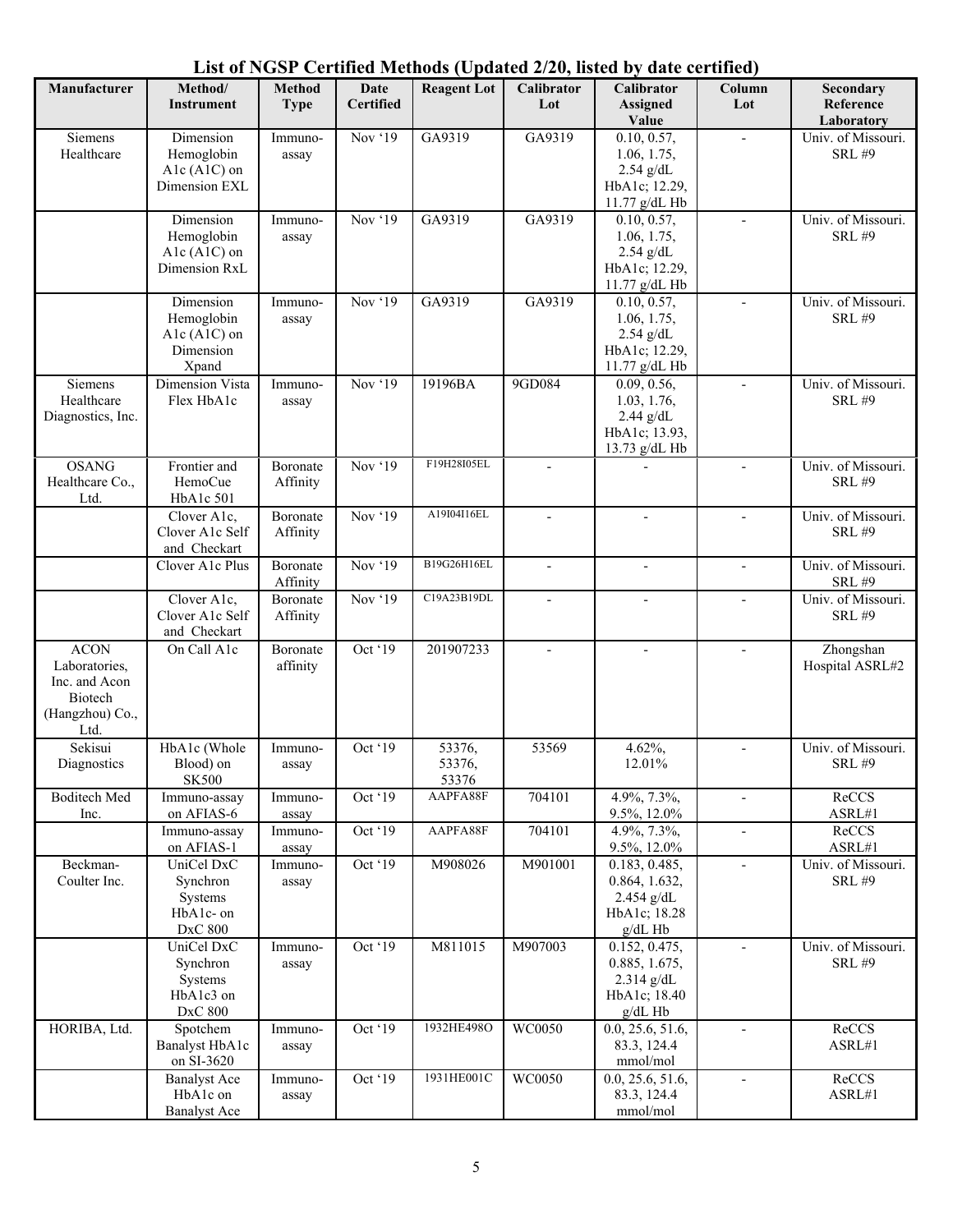| Manufacturer                                                   | Method/                                                              | Method                           | Date             | <b>Reagent Lot</b> | $-1 - 9 - 10$<br>Calibrator | Calibrator                                                          | Column                   | Secondary               |
|----------------------------------------------------------------|----------------------------------------------------------------------|----------------------------------|------------------|--------------------|-----------------------------|---------------------------------------------------------------------|--------------------------|-------------------------|
|                                                                | <b>Instrument</b>                                                    | <b>Type</b>                      | <b>Certified</b> |                    | Lot                         | <b>Assigned</b><br>Value                                            | Lot                      | Reference<br>Laboratory |
| HORIBA, Ltd.                                                   | <b>B-analyst</b><br>HbA1c on B-<br>analyst S1                        | Immuno-<br>assay                 | Oct '19          | 1932HE098O         | WC0050                      | 0.0, 25.6, 51.6,<br>83.3, 124.4<br>mmol/mol                         |                          | ReCCS<br>ASRL#1         |
|                                                                | Spotchem<br>Banalyst HbA1c<br>on SI-3610                             | Immuno-<br>assay                 | Oct '19          | 1932HE498O         | WC0050                      | 0.0, 25.6, 51.6,<br>83.3, 124.4<br>mmol/mol                         | $\blacksquare$           | ReCCS<br>ASRL#1         |
|                                                                | Banalyst HbA1c<br>on Yumizen                                         | Immuno-<br>assay                 | Oct '19          | 1932HEH98A         | WC0050                      | 0.0, 25.6, 51.6,<br>83.3, 124.4<br>mmol/mol                         | $\overline{\phantom{a}}$ | ReCCS<br>ASRL#1         |
| Caretium<br>Medical<br>Instruments Co.,<br>Limited             | Cation-exchange<br>chromatography<br>on HbA1c<br>analyzer KH-<br>101 | Ion-<br>exchange<br>${\rm HPLC}$ | Oct '19          | 20190611           | 20190611                    | 5.10%,<br>10.40%                                                    | 20190507                 | ReCCS<br>ASRL#1         |
| Shenzhen<br>Mindray Bio-<br>Medical<br>Electronics Co.,<br>Ltd | Enzymatic on<br><b>BS-200E</b>                                       | Enzymatic                        | Oct '19          | 045618002          | 155118003                   | 3.10,<br>$16.9 \mu$ mol/L<br>HbA1c; 96.0,<br>$157 \mu$ mol/L<br>Hb  |                          | ReCCS<br>ASRL#1         |
|                                                                | Enzymatic on<br><b>BS-240</b>                                        | Enzymatic                        | Oct '19          | 045618002          | 155118003                   | 3.10,<br>$16.9 \mu$ mol/L<br>HbA1c; 96.0,<br>157 µmol/L<br>Hb       | $\overline{\phantom{a}}$ | ReCCS<br>ASRL#1         |
|                                                                | Enzymatic on<br>BS-240Pro                                            | Enzymatic                        | Oct '19          | 045618002          | 155118003                   | 3.10,<br>$16.9 \mu$ mol/L<br>HbA1c; 96.0,<br>157 µmol/L<br>Hb       | $\overline{\phantom{a}}$ | ReCCS<br>ASRL#1         |
|                                                                | Enzymatic on<br><b>BS-360E</b>                                       | Enzymatic                        | Oct '19          | 045618002          | 155118003                   | 3.10,<br>$16.9 \mu$ mol/L<br>HbA1c; 96.0,<br>157 µmol/L<br>$\rm Hb$ |                          | ReCCS<br>ASRL#1         |
|                                                                | Enzymatic on<br><b>BS-380</b>                                        | Enzymatic                        | Oct '19          | 045618002          | 155118003                   | 3.10,<br>$16.9 \mu$ mol/L<br>HbA1c; 96.0,<br>157 µmol/L<br>Hb       |                          | ReCCS<br>ASRL#1         |
|                                                                | Enzymatic on<br><b>BS-400</b>                                        | Enzymatic                        | Oct '19          | 045618002          | 155118003                   | 3.10,<br>$16.9 \mu$ mol/L<br>HbA1c; 96.0,<br>$157 \mu$ mol/L<br>Hb  |                          | ReCCS<br>ASRL#1         |
|                                                                | Enzymatic on<br><b>BS-460</b>                                        | Enzymatic                        | Oct '19          | 045618002          | 155118003                   | 3.10,<br>$16.9 \mu$ mol/L<br>HbA1c; 96.0,<br>157 µmol/L<br>Hb       | $\overline{\phantom{a}}$ | ReCCS<br>ASRL#1         |
|                                                                | Enzymatic on<br><b>BS-480</b>                                        | Enzymatic                        | Oct '19          | 045618002          | 155118003                   | 3.10,<br>$16.9 \mu$ mol/L<br>HbA1c; 96.0,<br>$157 \mu$ mol/L<br>Hb  | $\overline{\phantom{a}}$ | ReCCS<br>ASRL#1         |
|                                                                | Enzymatic on<br>BS-800 & BS-<br>800M                                 | Enzymatic                        | Oct '19          | 045618002          | 155118003                   | 3.10,<br>$16.9 \mu$ mol/L<br>HbA1c; 96.0,<br>157 µmol/L<br>Hb       | $\overline{\phantom{a}}$ | ReCCS<br>ASRL#1         |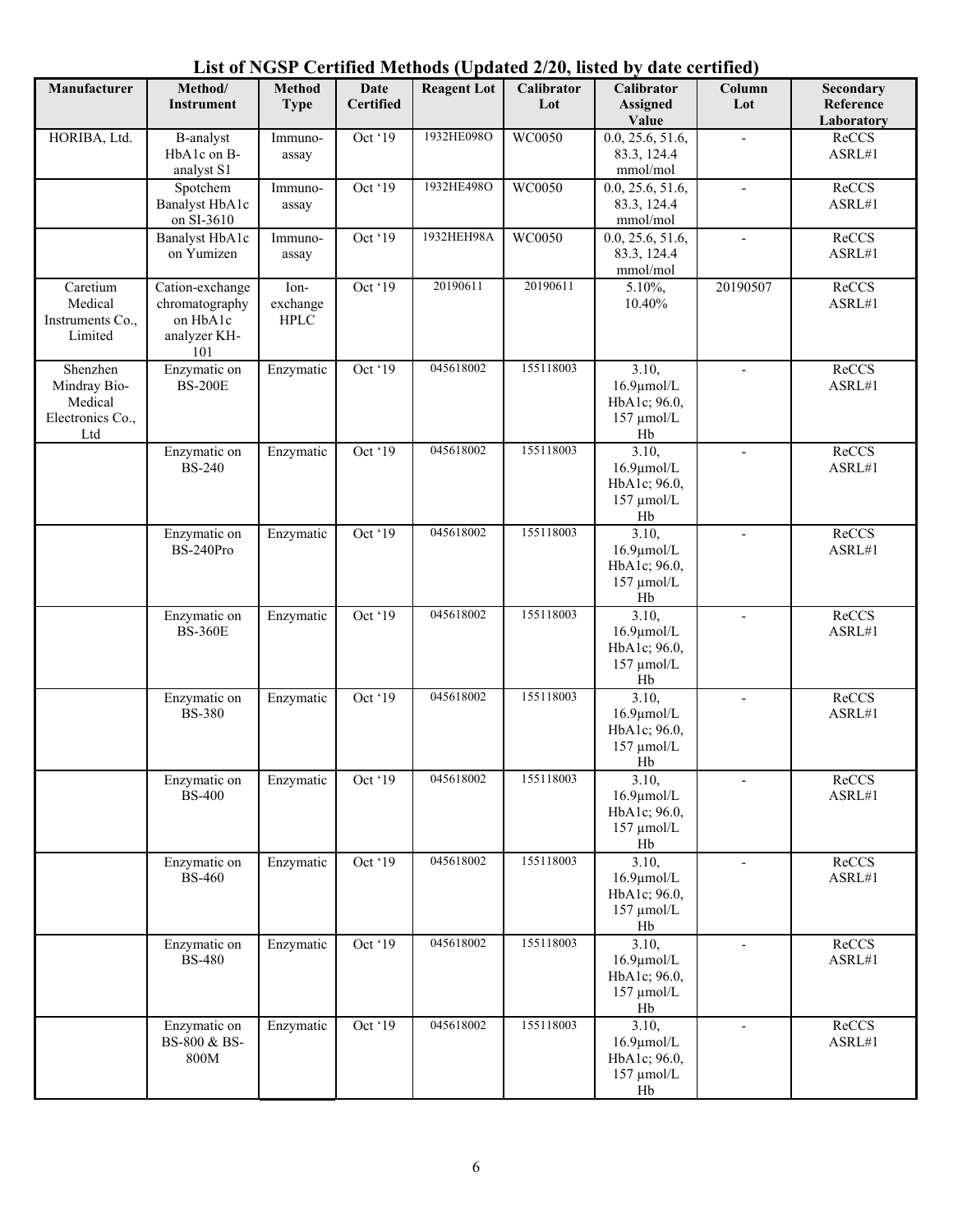| List of NGSP Certified Methods (Updated 2/20, listed by date certified) |
|-------------------------------------------------------------------------|
|-------------------------------------------------------------------------|

| Manufacturer                                                   | Method/<br><b>Instrument</b>                                                           | <b>Method</b><br><b>Type</b>    | <b>Date</b><br><b>Certified</b> | <b>Reagent Lot</b>                       | $1000 \text{ C}$ puttica $270 \text{ C}$<br><b>Calibrator</b><br>Lot | $\cdots$<br>Calibrator<br><b>Assigned</b><br>Value                                    | $\cdots$<br>Column<br>Lot | Secondary<br>Reference<br>Laboratory         |
|----------------------------------------------------------------|----------------------------------------------------------------------------------------|---------------------------------|---------------------------------|------------------------------------------|----------------------------------------------------------------------|---------------------------------------------------------------------------------------|---------------------------|----------------------------------------------|
| Shenzhen<br>Mindray Bio-<br>Medical<br>Electronics Co.,<br>Ltd | Enzymatic on<br><b>BS-830</b>                                                          | Enzymatic                       | Oct '19                         | 045618002                                | 155118003                                                            | 3.10,<br>$16.9 \mu$ mol/L<br>HbA1c; 96.0,<br>$157 \mu$ mol/L<br>Hb                    |                           | ReCCS<br>ASRL#1                              |
|                                                                | Enzymatic on<br>BS-2000 & BS-<br>2000M                                                 | Enzymatic                       | Oct '19                         | 045618002                                | 155118003                                                            | 3.10,<br>$16.9 \mu$ mol/L<br>HbA1c; 96.0,<br>157 µmol/L<br>Hb                         |                           | ReCCS<br>ASRL#1                              |
|                                                                | Ion-exahange<br>HPLC on<br>H50/H50P                                                    | Ion-<br>exchange<br><b>HPLC</b> | Oct '19                         | 2018072601,<br>2018091501,<br>2018112201 | 812RBQ N,<br>812RBQ H                                                | 5.33%,<br>11.56%                                                                      | 7I021M                    | ReCCS<br>ASRL#1                              |
| Hitachi<br>Chemical<br>Diagnostics<br>Systems Co.,<br>Ltd.     | MetaboLead<br>HbA1c on JCA-<br>BM9130                                                  | Enzymatic                       | Oct '19                         | 401AIE,<br>401AIE                        | 155AIA                                                               | 2.46, 9.59<br>$\mu$ mol/L<br>HbA1c; 81.8,<br>$118.0 \mu$ mol/L<br>Hb                  |                           | ReCCS<br>ASRL#1                              |
|                                                                | MetaboLead<br>HbA1c on DM-<br><b>JACK</b>                                              | Enzymatic                       | Oct '19                         | 401AIE,<br>401AIE                        | 155AIA                                                               | 2.46, 9.59<br>$\mu$ mol/L<br>HbA1c; 81.8,<br>118.0 μmol/L<br>Hb                       |                           | ReCCS<br>ASRL#1                              |
|                                                                | MetaboLead<br>HbA1c on<br>Hitachi 7180                                                 | Enzymatic                       | Oct '19                         | 401AIE,<br>401AIE                        | 155AIA                                                               | 2.46, 9.59<br>$\mu$ mol/L<br>HbA1c; 81.8,<br>$118.0 \mu$ mol/L<br>Hb                  | $\overline{\phantom{a}}$  | ReCCS<br>ASRL#1                              |
|                                                                | MetaboLead<br>HbA1c on<br><b>LABOSPECT</b><br>006                                      | Enzymatic                       | Oct '19                         | 401AIE,<br>401AIE                        | 155AIA                                                               | 2.46, 9.59<br>µmol/L<br>HbA1c; 81.8,<br>118.0 μmol/L<br>Hb                            |                           | ReCCS<br>ASRL#1                              |
|                                                                | MetaboLead<br>HbA1c on TBA-<br>120FR                                                   | Enzymatic                       | Oct '19                         | 401AIE,<br>401AIE                        | 155AIA                                                               | 2.46, 9.59<br>$\mu$ mol/L<br>HbA1c; 81.8,<br>$118.0 \text{ \mu}$ mol/L<br>Hb          | $\overline{a}$            | ReCCS<br>ASRL#1                              |
| Beckman-<br>Coulter Inc.                                       | UniCel DxC<br>Synchron<br>Systems<br>HbA1c3 on<br>UniCel DxC 600                       | Immuno-<br>assay                | Sept '19                        | M901002                                  | M901002                                                              | 0.183, 0.485,<br>0.864, 1.632,<br>2.454 g/dL<br>HbA1c; 18.28<br>g/dL Hb               |                           | Univ. of Missouri.<br><b>SRL #9</b>          |
| Jana Care, Inc.                                                | Aina HbA1c<br>Monitoring<br>System 2                                                   | Boronate<br>affinity            | Sept '19                        | 551                                      | $\overline{\phantom{a}}$                                             |                                                                                       | $\overline{\phantom{a}}$  | Univ. of Missouri.<br><b>SRL #9</b>          |
| Hipro<br>Biotechnology<br>Co., Ltd.                            | Nephelometry<br>on HP-AFS                                                              | Immuno-<br>assay                | Sept '19                        | FA190509                                 | S3519-3                                                              | $0.00\%, 5.00\%,$<br>7.40%,<br>11.20%                                                 |                           | Zhongshan<br>Hospital ASRL#2                 |
| Horiba Medical                                                 | HbA1c WB<br>Hemolysate-<br>ABX Pentra<br>C <sub>200</sub><br>$(Y=(0.328*X)+$<br>2.216) | Immuno-<br>assay                | Sept '19                        | 1901901                                  | 1900401                                                              | 0.00, 1.80,<br>3.51, 4.74,<br>8.96, 13.20<br>$\mu$ mol/L<br>HbA1c; 68.29<br>µmol/L Hb | $\overline{\phantom{a}}$  | European<br>Reference Lab<br><b>ESRL #10</b> |
|                                                                | HbA1c WB<br>Whole Blood-<br>ABX Pentra 400<br>$(Y=(0.369*X)+$<br>2.408)                | Immuno-<br>assay                | Sept '19                        | 1901901                                  | 1900401                                                              | 0.00, 1.65,<br>3.37, 4.93,<br>8.87, 14.65<br>µmol/L<br>HbA1c; 68.29<br>µmol/L Hb      |                           | European<br>Reference Lab<br><b>ESRL #10</b> |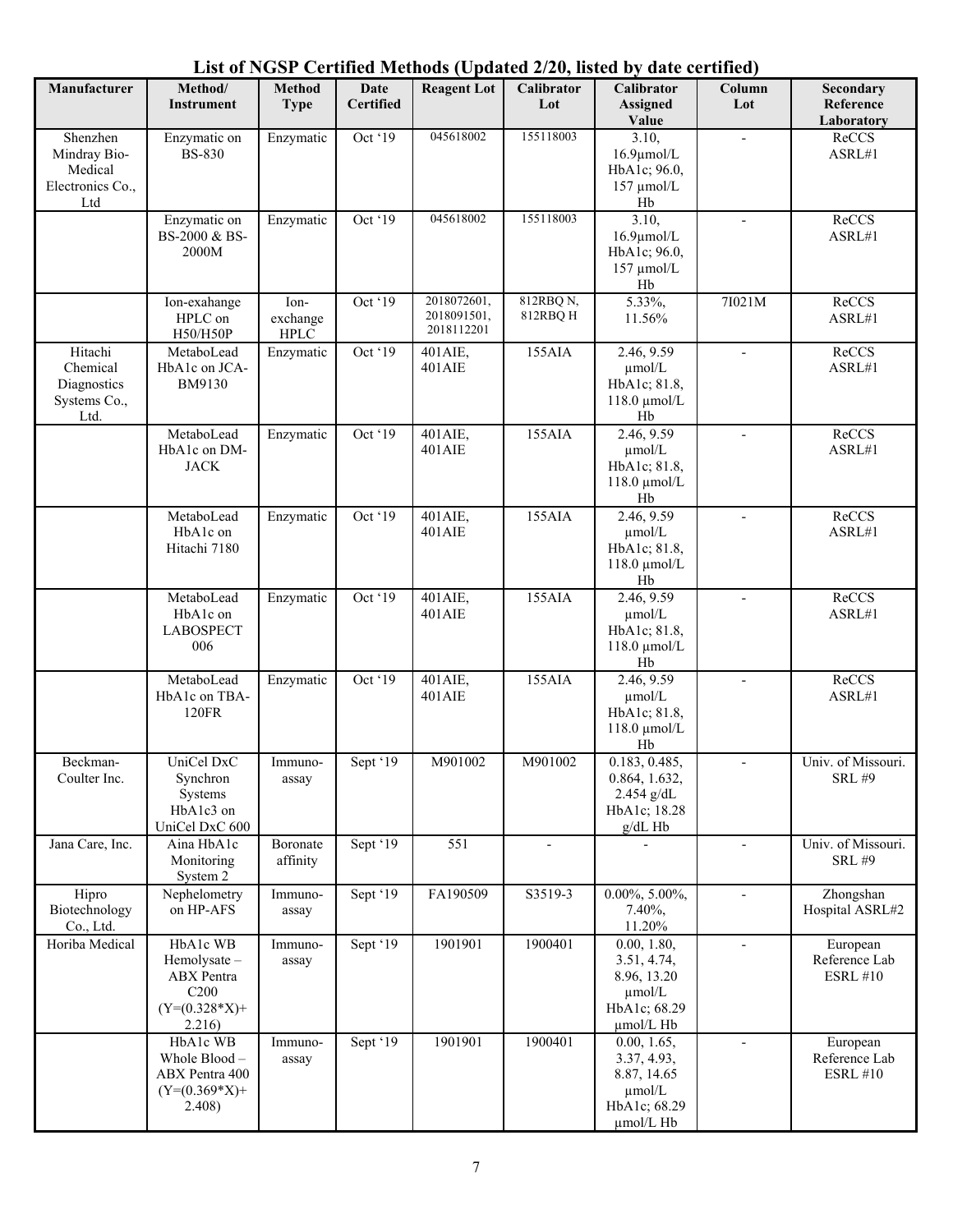| Manufacturer                                                       | Method/<br><b>Instrument</b>                                           | <b>Method</b><br><b>Type</b> | Date<br><b>Certified</b> | <b>Reagent Lot</b>           | $-1 - 9 - 11$<br>Calibrator<br>Lot | Calibrator<br><b>Assigned</b><br>Value                                                              | Column<br>Lot            | Secondary<br>Reference<br>Laboratory         |
|--------------------------------------------------------------------|------------------------------------------------------------------------|------------------------------|--------------------------|------------------------------|------------------------------------|-----------------------------------------------------------------------------------------------------|--------------------------|----------------------------------------------|
| Horiba Medical                                                     | HbA1c WB<br>Hemolysate -<br>ABX Pentra 400<br>$(Y=(0.419*X)+$<br>1.61) | Immuno-<br>assay             | Sept '19                 | 1901901                      | 1900401                            | 0.00, 2.03,<br>3.51, 4.84,<br>8.28, 13.32<br>$\mu$ mol/L<br>HbA1c; 68.29<br>µmol/L Hb               |                          | European<br>Reference Lab<br><b>ESRL #10</b> |
|                                                                    | HbA1c WB<br>Hemolysate -<br>Pentra C400<br>$(Y=(0.42*X)+2.$<br>06)     | Immuno-<br>assay             | Sept ' $19$              | 1901901                      | 1900401                            | $\overline{0.00}$ , 1.59,<br>3.13, 4.57,<br>7.97, 12.72<br>$\mu$ mol/L<br>HbA1c; 68.29<br>µmol/L Hb | $\overline{\phantom{a}}$ | European<br>Reference Lab<br><b>ESRL #10</b> |
|                                                                    | HbA1c WB<br>Whole Blood -<br>Penta C400<br>$(Y=(0.352*X)+$<br>2.644)   | Immuno-<br>assay             | Sept ' $19$              | 1901901                      | 1900401                            | 0.00, 1.53,<br>3.28, 4.92,<br>8.78, 14.17<br>$\mu$ mol/L<br>HbA1c; 68.29<br>µmol/L Hb               |                          | European<br>Reference Lab<br><b>ESRL #10</b> |
| <b>EKF</b><br>Diagnostics<br>GmbH                                  | <sup>t</sup> Boronate-<br>Affinity Quo-<br>Test HbA1c                  | Boronate<br>affinity         | Sept '19                 | 020531                       | $\overline{a}$                     |                                                                                                     | $\overline{\phantom{a}}$ | European<br>Reference Lab<br><b>ESRL #11</b> |
|                                                                    | <sup>t</sup> Boronate-<br>Affinity Quo-<br>Lab HbA1c                   | Boronate<br>affinity         | Sept '19                 | 025624                       |                                    |                                                                                                     |                          | European<br>Reference Lab<br><b>ESRL #11</b> |
| Human<br>Gesellschaft<br>fuer Biochemica<br>und Diagnostica<br>mbH | <sup>t</sup> Boronate-<br>Affinity<br>HumaMeter<br>HbA1c               | Boronate<br>affinity         | Sept '19                 | 025623                       |                                    |                                                                                                     | $\overline{a}$           | European<br>Reference Lab<br><b>ESRL #11</b> |
| Beckman<br>Coulter Ireland<br>Inc.                                 | HbA1c B00389<br>Manual<br>Application<br>AU5800                        | Immuno-<br>assay             | Sept '19                 | 1045,<br>M811080             | 1045                               | 0.069, 0.275,<br>0.513, 0.943,<br>1.431 mmol/L<br>HbA1c; 7.87<br>mmol/L Hb                          |                          | European<br>Reference Lab<br><b>ESRL #13</b> |
|                                                                    | HbA1c B00389<br>Manual<br>Application<br>AU2700                        | Immuno-<br>assay             | Sept '19                 | 1045,<br>M811080             | 1045                               | 0.069, 0.275,<br>0.513, 0.943,<br>1.431 mmol/L<br>HbA1c; 7.87<br>mmol/L Hb                          |                          | European<br>Reference Lab<br><b>ESRL #13</b> |
|                                                                    | HbA1c B00389<br>Manual<br>Application<br>AU680                         | Immuno-<br>assay             | Sept '19                 | 1045,<br>M811080             | 1045                               | 0.069, 0.275,<br>0.513, 0.943,<br>1.431 mmol/L<br>HbA1c; 7.87<br>mmol/L Hb                          | $\overline{\phantom{a}}$ | European<br>Reference Lab<br><b>ESRL #13</b> |
|                                                                    | HbA1c B00389<br>Manual<br>Application<br>AU480                         | Immuno-<br>assay             | Sept '19                 | 1045,<br>M811080             | 1045                               | 0.069, 0.275,<br>0.513, 0.943,<br>1.431 mmol/L<br>HbA1c; 7.87<br>mmol/L Hb                          | $\overline{\phantom{a}}$ | European<br>Reference Lab<br><b>ESRL #13</b> |
|                                                                    | HbA1c B00389<br>Manual<br>Application<br>DxC 700 AU                    | Immuno-<br>assay             | Sept '19                 | 1045,<br>M811080             | 1045                               | 0.069, 0.275,<br>0.513, 0.943,<br>1.431 mmol/L<br>HbA1c; 7.87<br>mmol/L Hb                          | $\overline{\phantom{a}}$ | European<br>Reference Lab<br><b>ESRL #13</b> |
| JEOL Ltd.                                                          | <sup>t</sup> BM Test<br>HbA1c on JCA-<br>BM 6010/C                     | Enzymatic                    | Sept '19                 | 842RBQ,<br>843RBQ,<br>843RFQ | 920RIP,<br>920RIP                  | 3.32, 15.57<br>$\mu$ mol/L<br>HbA1c;<br>102.30, 153.20<br>µmol/L Hb                                 |                          | ReCCS<br>ASRL#1                              |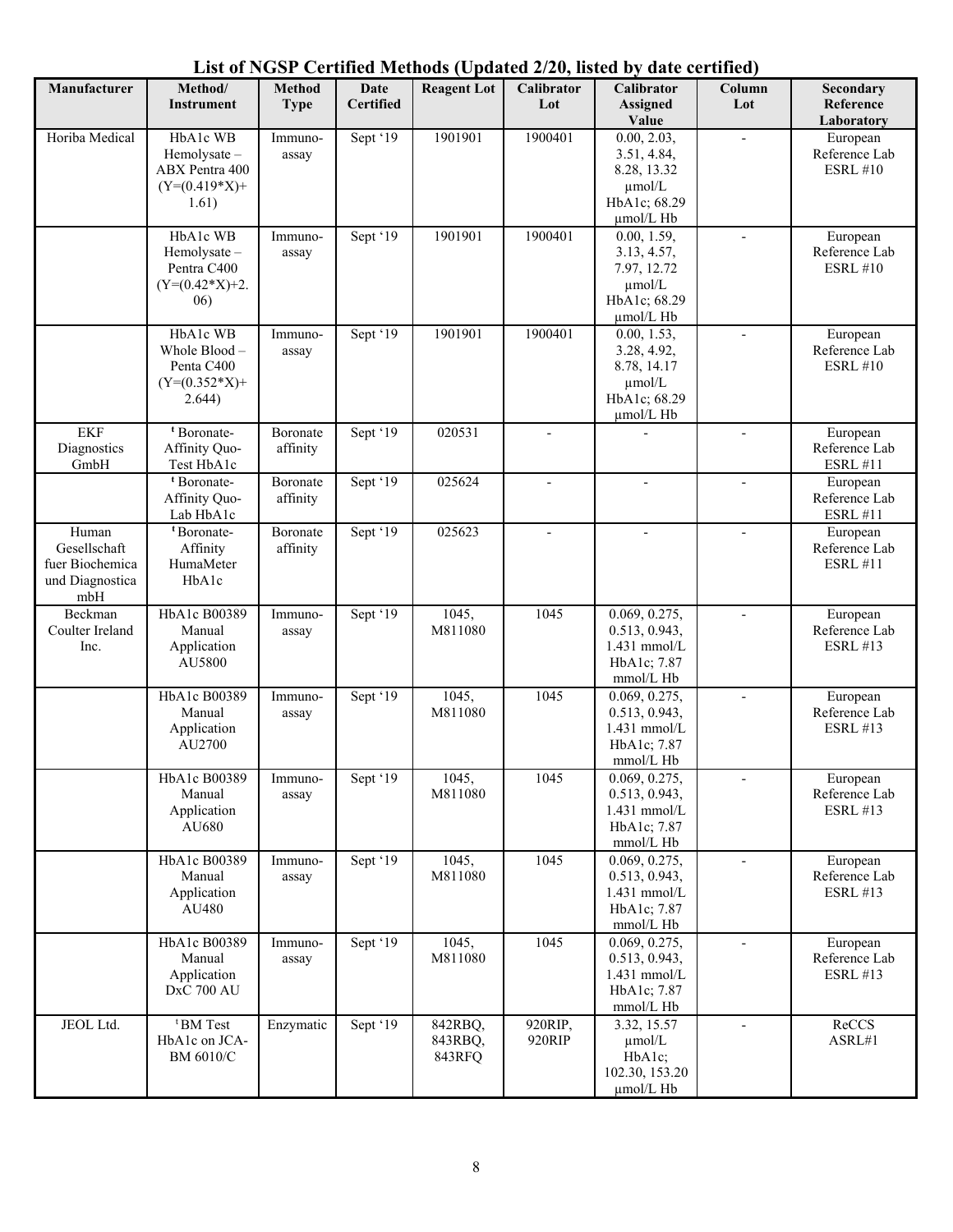| List of NGSP Certified Methods (Updated 2/20, listed by date certified) |  |  |
|-------------------------------------------------------------------------|--|--|
|-------------------------------------------------------------------------|--|--|

| Manufacturer               | Method/<br><b>Instrument</b>     | <b>Method</b><br><b>Type</b> | <b>Date</b><br><b>Certified</b> | <b>Reagent Lot</b>     | Calibrator<br>Lot      | Calibrator<br><b>Assigned</b> | Column<br>Lot            | Secondary<br>Reference          |
|----------------------------|----------------------------------|------------------------------|---------------------------------|------------------------|------------------------|-------------------------------|--------------------------|---------------------------------|
|                            |                                  |                              |                                 |                        |                        | Value                         |                          | Laboratory                      |
| Agappe<br>Diagnostics Ltd. | AgA1C<br>(Immunoturbidi          | Immuno-<br>assay             | Sept '19                        | 19040026,<br>19040027, | 29030137,<br>29030139, | 5.8%, 9.8%,<br>13.3%, 16.8%   | $\overline{a}$           | European<br>Reference Lab       |
|                            | metric method)<br>on TBA 25 FR   |                              |                                 | 18030046               | 29030140,<br>29030142  |                               |                          | ESRL#10                         |
|                            | AgA1C                            | Immuno-                      | Sept '19                        | 19040026,              | 29030137,              | 5.8%, 9.8%,                   |                          | European                        |
|                            | (Immunoturbidi<br>metric method) | assay                        |                                 | 19040027,              | 29030139,              | 13.3%, 16.8%                  |                          | Reference Lab                   |
|                            | on TBA 120 FR                    |                              |                                 | 18030046               | 29030140,<br>29030142  |                               |                          | ESRL#10                         |
|                            | <sup>t</sup> HbA1c               | Immuno-                      | Sept '19                        | 19040026,              | 29030137,              | $6.3\%, 10.6\%,$              |                          | European                        |
|                            | (Immunoturbidi<br>metric method) | assay                        |                                 | 19040027,<br>18030046  | 29030139,<br>29030140, | 14.0%, 16.8%                  |                          | Reference Lab<br>ESRL#10        |
|                            | on Turbiquick                    |                              |                                 |                        | 29030142               |                               |                          |                                 |
|                            | AgA1C                            | Immuno-                      | Sept '19                        | 19040026,              | 29030137,              | 6.3%, 10.6%,                  |                          | European                        |
|                            | (Immunoturbidi                   | assay                        |                                 | 19040027,              | 29030139,              | 14.0%, 16.8%                  |                          | Reference Lab                   |
|                            | metric method)                   |                              |                                 | 18030046               | 29030140,              |                               |                          | ESRL#10                         |
|                            | on Mispa Nano<br>AgA1C           |                              |                                 | 19040026,              | 29030142<br>29030137,  | 5.8%, 9.8%,                   |                          |                                 |
|                            | (Immunoturbidi                   | Immuno-<br>assay             | Sept '19                        | 19040027,              | 29030139,              | 13.3%, 16.8%                  |                          | European<br>Reference Lab       |
|                            | metric method)                   |                              |                                 | 18030046               | 29030140,              |                               |                          | ESRL#10                         |
|                            | on Mispa Nano<br>Plus            |                              |                                 |                        | 29030142               |                               |                          |                                 |
|                            | tAgA1C                           | Immuno-                      | Sept '19                        | 19040026,              | 29030137,              | 5.8%, 9.8%,                   |                          | European                        |
|                            | (Immunoturbidi                   | assay                        |                                 | 19040027,              | 29030139,              | 13.3%, 16.8%                  |                          | Reference Lab                   |
|                            | metric method)                   |                              |                                 | 18030046               | 29030140,              |                               |                          | ESRL#10                         |
|                            | on Mispa Clinia<br>tAgA1C        | Immuno-                      | Sept '19                        | 19040026,              | 29030142<br>29030137,  | 5.8%, 9.8%,                   |                          | European                        |
|                            | (Immunoturbidi                   | assay                        |                                 | 19040027,              | 29030139,              | 13.3%, 16.8%                  |                          | Reference Lab                   |
|                            | metric method)                   |                              |                                 | 18030046               | 29030140,              |                               |                          | ESRL#10                         |
|                            | on Mispa Clinia<br>Plus          |                              |                                 |                        | 29030142               |                               |                          |                                 |
|                            | AgA1C                            | Immuno-                      | Sept '19                        | 19040026,              | 29030137,              | 6.3%, 10.6%,                  | $\blacksquare$           | European                        |
|                            | (Immunoturbidi                   | assay                        |                                 | 19040027,              | 29030139,              | 14.0%, 16.8%                  |                          | Reference Lab                   |
|                            | metric method)<br>on Mispa Ace   |                              |                                 | 18030046               | 29030140,<br>29030142  |                               |                          | ESRL#10                         |
|                            | <sup>t</sup> Nephelometry        | Immuno-                      | Sept '19                        | 19040026,              | 29030137,              | 5.8%, 9.8%,                   | $\overline{\phantom{a}}$ | European                        |
|                            | on Specific                      | assay                        |                                 | 19040027,              | 29030139,              | 13.3%, 16.8%                  |                          | Reference Lab                   |
|                            | Protein                          |                              |                                 | 18030046               | 29030140,              |                               |                          | ESRL#10                         |
|                            | Analyzer Mispa<br>i2             |                              |                                 |                        | 29030142               |                               |                          |                                 |
|                            | <sup>t</sup> Nephelometry        | Immuno-                      | Sept '19                        | 19040026,              | 29030137,              | 5.8%, 9.8%,                   |                          | European                        |
|                            | on cartridge                     | assay                        |                                 | 19040027,              | 29030139,              | 13.3%, 16.8%                  |                          | Reference Lab                   |
|                            | based Specific<br>Protein        |                              |                                 | 18030046               | 29030140,<br>29030142  |                               |                          | ESRL#10                         |
|                            | Analyzer Mispa                   |                              |                                 |                        |                        |                               |                          |                                 |
|                            | i3                               |                              |                                 |                        |                        |                               |                          |                                 |
|                            | AgA1C                            | Immuno-                      | Sept '19                        | 19040026,              | 29030137,              | 5.8%, 9.8%,                   |                          | European                        |
|                            | (Immunoturbidi                   | assay                        |                                 | 19040027,              | 29030139,              | 13.3%, 16.8%                  |                          | Reference Lab<br><b>ESRL#10</b> |
|                            | metric method)<br>on TMS 30i     |                              |                                 | 18030046               | 29030140,<br>29030142  |                               |                          |                                 |
|                            | AgA1C                            | Immuno-                      | Sept '19                        | 19040026,              | 29030137,              | 5.8%, 9.8%,                   |                          | European                        |
|                            | (Immunoturbidi                   | assay                        |                                 | 19040027,              | 29030139,              | 13.3%, 16.8%                  |                          | Reference Lab                   |
|                            | metric method)                   |                              |                                 | 18030046               | 29030140,              |                               |                          | ESRL#10                         |
|                            | on Mispa VIVA                    |                              |                                 |                        | 29030142               |                               |                          |                                 |
|                            | tAgA1C<br>(Immunoturbidi         | Immuno-<br>assay             | Sept '19                        | 19040026,<br>19040027, | 29030137,<br>29030139, | 6.3%, 10.6%,<br>14.0%, 16.8%  |                          | European<br>Reference Lab       |
|                            | metric method)                   |                              |                                 | 18030046               | 29030140,              |                               |                          | ESRL#10                         |
|                            | on Mispa CCXL                    |                              |                                 |                        | 29030142               |                               |                          |                                 |
|                            | AgA1C                            | Immuno-                      | Sept '19                        | 19040026,              | 29030137,              | 5.8%, 9.8%,                   |                          | European                        |
|                            | (Immunoturbidi<br>metric method) | assay                        |                                 | 19040027,<br>18030046  | 29030139,<br>29030140, | 13.3%, 16.8%                  |                          | Reference Lab<br>ESRL#10        |
|                            | on Mispa CX4                     |                              |                                 |                        | 29030142               |                               |                          |                                 |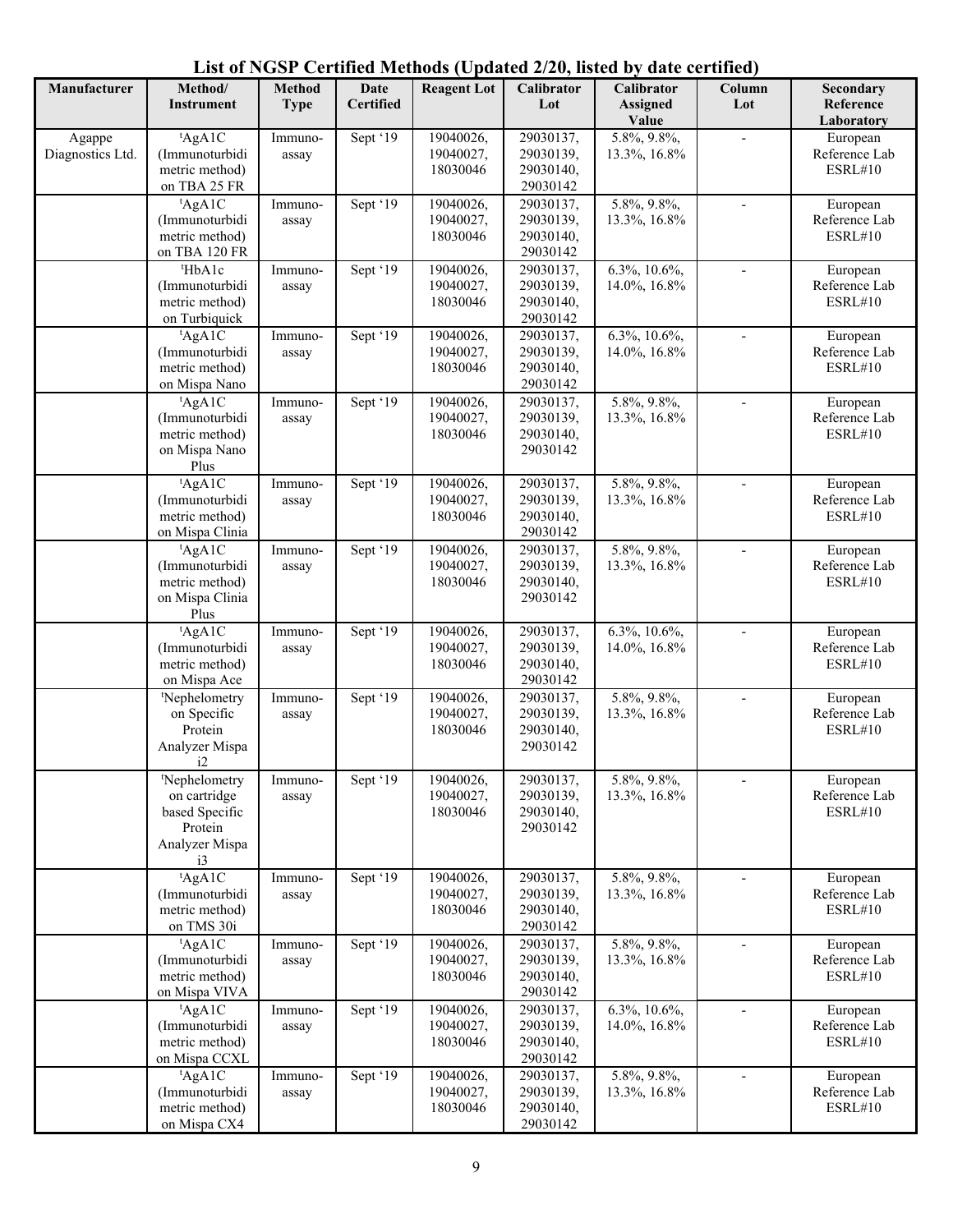| Manufacturer                              | Method/<br><b>Instrument</b>                                                  | <b>Method</b><br><b>Type</b>     | <b>Date</b><br><b>Certified</b> | <b>Reagent Lot</b>                 | Calibrator<br>Lot                               | Calibrator<br><b>Assigned</b><br>Value                                        | Column<br>Lot            | Secondary<br>Reference<br>Laboratory        |
|-------------------------------------------|-------------------------------------------------------------------------------|----------------------------------|---------------------------------|------------------------------------|-------------------------------------------------|-------------------------------------------------------------------------------|--------------------------|---------------------------------------------|
| Agappe<br>Diagnostics Ltd.                | tAgA1C<br>(Immunoturbidi<br>metric method)<br>on Mispa CXL<br>Pro             | Immuno-<br>assay                 | Sept '19                        | 19040026,<br>19040027,<br>18030046 | 29030137,<br>29030139,<br>29030140,<br>29030142 | 5.8%, 9.8%,<br>13.3%, 16.8%                                                   | $\overline{a}$           | European<br>Reference Lab<br><b>ESRL#10</b> |
|                                           | AgA1C<br>(Immunoturbidi<br>metric method)<br>on BS 390                        | Immuno-<br>assay                 | Sept '19                        | 19040026,<br>19040027,<br>18030046 | 29030137,<br>29030139,<br>29030140,<br>29030142 | 5.8%, 9.8%,<br>13.3%, 16.8%                                                   | $\overline{\phantom{a}}$ | European<br>Reference Lab<br>ESRL#10        |
| Apex<br>Biotechnology<br>Corp.            | Immunoagglutin<br>ation on Eclipse<br>Alc                                     | Immuno-<br>assay                 | Sept '19                        | S81103                             |                                                 |                                                                               | $\blacksquare$           | ReCCS<br>ASRL#1                             |
| Medisensor.<br>INC.                       | Boronate<br>Affinity on<br>careSURE<br>Analyzer 100,<br>CareU analyzer<br>100 | Boronate<br>Affinity             | Sept '19                        | BHC0001,<br><b>BHC0002</b>         | <b>BHB19F101</b>                                | 5.00%, 9.00%                                                                  | $\blacksquare$           | ReCCS<br>ASRL#1                             |
| Erba Lachema<br>s.r.o.                    | Hb-Vario                                                                      | Ion-<br>exchange<br>${\rm HPLC}$ | Aug '19                         | 1904054,<br>1904054,<br>1904054    | 170220A,<br>170221A                             | 5.99%,<br>11.84%                                                              | 1904054                  | Univ. of Missouri.<br><b>SRL #9</b>         |
| Guangzhou<br>Wondfo Biotech<br>Co., Ltd.  | Fluorescence on<br>Finecare FIA<br>Meter Plus                                 | Immuno-<br>assay                 | Aug '19                         | W20713402A                         |                                                 | $\overline{\phantom{a}}$                                                      | $\overline{\phantom{a}}$ | ReCCS<br>ASRL#1                             |
|                                           | Fluorescence on<br>Finecare FIA<br>Meter                                      | Immuno-<br>assay                 | Aug '19                         | W20713402A                         |                                                 | $\blacksquare$                                                                | $\overline{a}$           | ReCCS<br>ASRL#1                             |
| Sugentech                                 | Immunoassay<br>on INCLIX                                                      | Immuno-<br>assay                 | Aug '19                         | <b>HBAT19001</b>                   |                                                 |                                                                               | $\overline{\phantom{a}}$ | ReCCS<br>ASRL#1                             |
| Sakae<br>Corporation                      | Medidas HbA1c<br>on A1c iGear<br>Quick                                        | Immuno-<br>assay                 | Aug '19                         | 451812,<br>461901,<br>461903       | <b>STS009</b>                                   | $0.0\%, 4.5\%,$<br>6.9%, 10.0%,<br>13.7%                                      | $\overline{a}$           | ReCCS<br>ASRL#1                             |
|                                           | Medidas HbA1c<br>on A1c iGear                                                 | Immuno-<br>assay                 | Aug '19                         | 451812,<br>461901,<br>461903       | <b>STS009</b>                                   | $0.0\%, 4.5\%,$<br>$6.9\%, 10.0\%,$<br>13.7%                                  | $\overline{\phantom{a}}$ | ReCCS<br>ASRL#1                             |
| Beckman<br>Coulter Ireland<br>Inc.        | HbAlc<br>Advanced<br>B93009 Online<br>Application on<br><b>DxC 700 AU</b>     | Immuno-<br>assay                 | Aug '19                         | 1045,<br>M811080                   | $\overline{1045}$                               | 0.093, 0.279,<br>0.522, 0.984,<br>1.442 mmol/L<br>HbA1c; 7.87<br>mmol/L Hb    | $\overline{\phantom{a}}$ | European<br>Reference Lab<br>ESRL#13        |
| Siemens<br>Healthcare<br>Diagnostics Inc. | Dimension Flex<br>HB1C on<br>Dimension<br>Xpand                               | Immuno-<br>assay                 | July '19                        | GF0035                             | GF0035                                          | 0.13, 0.58,<br>1.08, 1.91,<br>$2.39$ g/dL<br>HbA1c; 11.12,<br>$11.16$ g/dL Hb | $\blacksquare$           | Univ. of Missouri.<br><b>SRL #9</b>         |
| MedTestDx                                 | Pointe<br>Scientific,<br>HbA1c<br>Immunotrubidi<br>metric on<br><b>BA800</b>  | Immuno-<br>assay                 | July '19                        | 834701                             | 906004                                          | $0.00\%, 5.0\%,$<br>7.9%, 11.8%,<br>15.3%                                     | $\overline{\phantom{a}}$ | European<br>Reference Lab<br><b>ESRL#13</b> |
|                                           | Pointe<br>Scientific,<br>HbA1c<br>Immunotrubidi<br>metric on BS480            | Immuno-<br>assay                 | July '19                        | 834701                             | 906004                                          | $0.00\%, 4.8\%,$<br>7.3%, 11.3%,<br>15.2%                                     | $\overline{\phantom{a}}$ | European<br>Reference Lab<br>ESRL#13        |
| Nittobo Medical<br>Co., LTD.              | N-Assay LA<br>HbA1c Nittobo<br>on JCA-<br>BM9130                              | Immuno-<br>assay                 | July '19                        | <b>N801S</b>                       | N801S                                           | $0.0\%, 5.0\%,$<br>8.5%, 12.1%,<br>15.7%                                      | $\overline{\phantom{a}}$ | ReCCS<br>ASRL#1                             |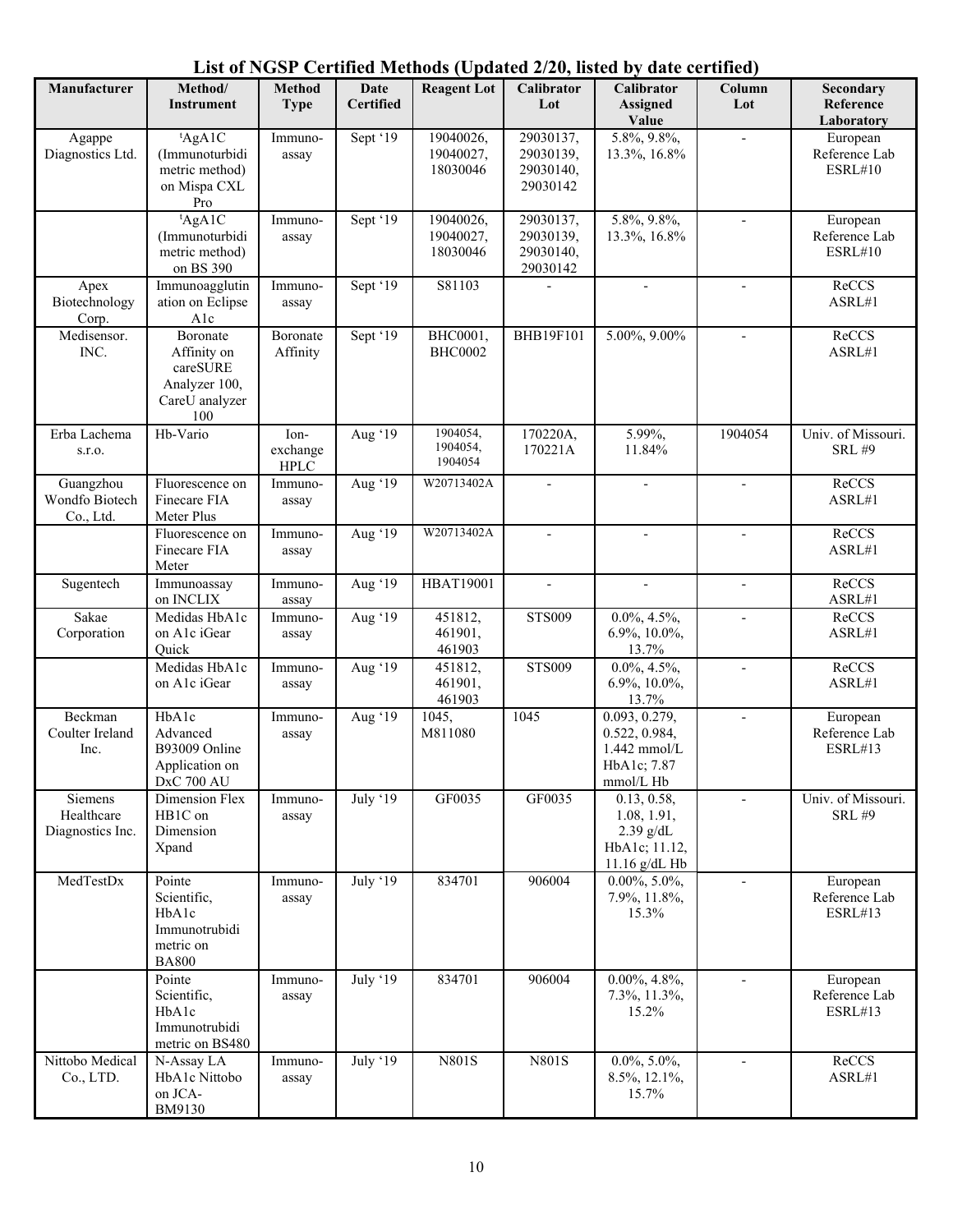| Manufacturer                                 | Method/<br><b>Instrument</b>                                             | <b>Method</b><br><b>Type</b> | Date<br><b>Certified</b> | <b>Reagent Lot</b>                 | Calibrator<br>Lot                                  | Calibrator<br><b>Assigned</b><br>Value                                    | Column<br>Lot            | Secondary<br>Reference<br>Laboratory |
|----------------------------------------------|--------------------------------------------------------------------------|------------------------------|--------------------------|------------------------------------|----------------------------------------------------|---------------------------------------------------------------------------|--------------------------|--------------------------------------|
| Nittobo Medical<br>Co., LTD.                 | N-Assay LA<br>HbA1c Nittobo<br>on H-7180                                 | Immuno-<br>assay             | July '19                 | <b>N801S</b>                       | <b>N801S</b>                                       | $0.0\%, 5.0\%,$<br>8.5%, 12.1%,<br>15.7%                                  | $\overline{\phantom{a}}$ | ReCCS<br>ASRL#1                      |
| Diazyme<br>Laboratories,<br>Inc.             | Direct HbA1c<br>Assay<br>(Enzymatic, On-<br>Board Lysis) on<br>Modular P | Enzymatic                    | July '19                 | HAL02190,<br>HA102190,<br>HA202190 | HAS101190,<br>HAS201190                            | 5.7%, 11.4%                                                               | $\blacksquare$           | Univ. of Minn<br><b>SRL #10</b>      |
| Randox<br>Laboratories Ltd                   | HbA1c 2 on RX<br>Daytona+                                                | Immuno-<br>assay             | July '19                 | 958HARX,<br>959HARX,<br>960HARX    | 1965HA,<br>1966HA,<br>1967HA,<br>1968HA,<br>1969HA | $0.00, 4.55\%,$<br>7.87%,<br>11.51%,<br>15.35%                            | $\overline{\phantom{a}}$ | Univ. of Missouri.<br><b>SRL #9</b>  |
|                                              | HbA1c_2 on RX<br>Imola                                                   | Immuno-<br>assay             | July '19                 | 958HARX,<br>959HARX,<br>960HARX    | 1965HA,<br>1966HA,<br>1967HA,<br>1968HA,<br>1969HA | $0.00, 4.55\%,$<br>7.87%,<br>11.51%,<br>15.35%                            | $\blacksquare$           | Univ. of Missouri.<br><b>SRL #9</b>  |
|                                              | HbA1c 2 on RX<br>Modena                                                  | Immuno-<br>assay             | July '19                 | 958HARX,<br>959HARX,<br>960HARX    | 1965HA,<br>1966HA,<br>1967HA,<br>1968HA,<br>1969HA | $0.00, 4.55\%,$<br>7.87%,<br>11.51%,<br>15.35%                            | $\overline{\phantom{a}}$ | Univ. of Missouri.<br><b>SRL #9</b>  |
| Getein Biotech,<br>Inc.                      | Immunofluoresc<br>ence Assay on<br>Getein 1100                           | Immuno-<br>assay             | July '19                 | YBC19054                           |                                                    |                                                                           |                          | Zhongshan<br>Hospital ASRL#2         |
|                                              | Immunofluoresc<br>ence Assay on<br>Getein 1600                           | Immuno-<br>assay             | July '19                 | P01919830                          | $\overline{a}$                                     | $\overline{\phantom{a}}$                                                  | $\overline{\phantom{a}}$ | Zhongshan<br>Hospital ASRL#2         |
|                                              | Colloidal Gold<br>on<br>FIA8600/8000                                     | Immuno-<br>assay             | July '19                 | 6BC19035                           | $\overline{\phantom{a}}$                           | $\overline{\phantom{a}}$                                                  | $\overline{\phantom{a}}$ | Zhongshan<br>Hospital ASRL#2         |
| A. Menarini<br>Diagnostics                   | <sup>t</sup> HPLC Auto<br>A1c on Premier<br>Hb-9210                      | Boronate<br>affinity         | July '19                 | 7986, 8299,<br>8314, 9144          | 8701, 8702                                         | 5.90%,<br>10.20%                                                          | 0858-8144                | European<br>Reference Lab<br>ESRL#11 |
| Sekisui<br>Diagnostics                       | HbAlc<br>(Hemolysate) on<br><b>SK500</b>                                 | Immuno-<br>assay             | June '19                 | 53033,<br>53033,<br>53033          | 53568                                              | 4.45%,<br>11.77%                                                          | $\blacksquare$           | Univ. of Missouri.<br><b>SRL #9</b>  |
| <b>Boditech</b> Med<br>Inc.                  | Immuno-assay<br>on ichroma<br>Reader                                     | Immuno-<br>assay             | June '19                 | AAPCD68,<br>AAPCD68,<br>AAPCD68    | 704101                                             | 5.5%, 8.5%,<br>$11\%, 14\%$                                               | $\overline{\phantom{a}}$ | ReCCS<br>ASRL#1                      |
| Xiamen Biotime<br>Biotechnology<br>Co., Ltd. | Fluorescence<br>Immunoassay<br>on BIOT-YG-I<br>FIA Analyzer              | Immuno-<br>assay             | June '19                 | Y1903009                           |                                                    |                                                                           |                          | Zhongshan<br>Hospital ASRL#2         |
| Lansion<br>Biotechnology<br>Co., Ltd.        | Dry<br>Fluorescence<br>Immunoassay<br>on LS-1100                         | Immuno-<br>assay             | June '19                 | 0011903                            | 190311,<br>190311                                  | 9.8%, 4.9%                                                                |                          | Zhongshan<br>Hospital ASRL#2         |
|                                              | Dry<br>Fluorescence<br>Immunoassay<br>on LS-2100                         | Immuno-<br>assay             | June '19                 | 0011903                            | 190311,<br>190311                                  | 9.8%, 4.9%                                                                |                          | Zhongshan<br>Hospital ASRL#2         |
|                                              | Dry<br>Fluorescence<br>Immunoassay<br>on LS-4000                         | Immuno-<br>assay             | June '19                 | 0011903                            | 190311,<br>190311                                  | 9.8%, 4.9%                                                                |                          | Zhongshan<br>Hospital ASRL#2         |
| Beckman-<br>Coulter Inc.                     | UniCel DxC<br>Synchron<br>Systems<br>HbA1c3 on<br>UniCel DxC 800         | Immuno-<br>assay             | June '19                 | M902004                            | M901002                                            | 0.183, 0.485,<br>0.864, 1.632,<br>2.454 g/dL<br>HbA1c; 18.28<br>$g/dL$ Hb | $\overline{\phantom{a}}$ | Univ. of Missouri.<br><b>SRL #9</b>  |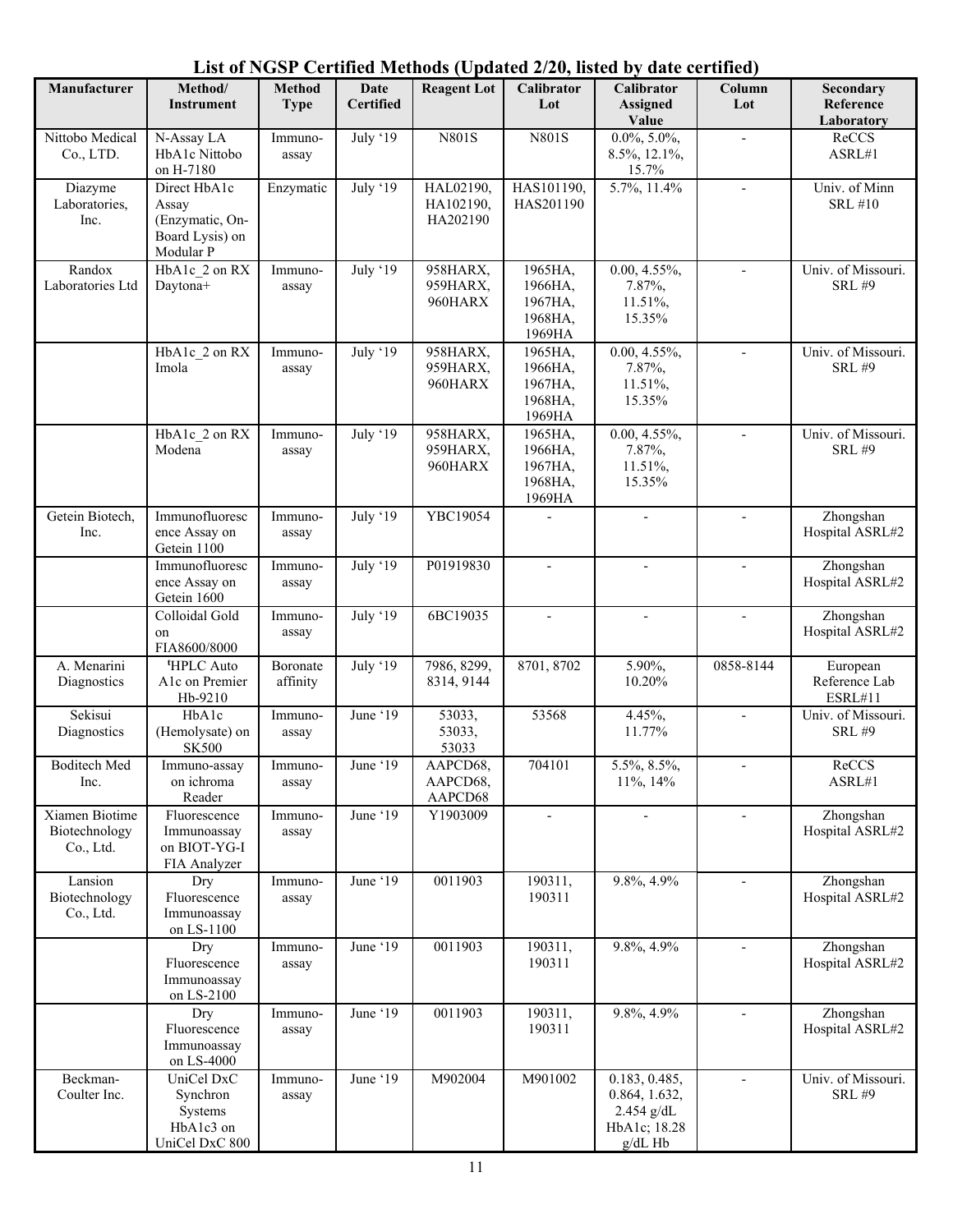| Manufacturer                                                  | Method/<br><b>Instrument</b>                                                                   | <b>Method</b><br><b>Type</b> | <b>Date</b><br><b>Certified</b> | <b>Reagent Lot</b>                                                    | Calibrator<br>Lot        | $1000$ (Spanied 2/20) moted by ante eer timed.<br>Calibrator<br><b>Assigned</b><br>Value    | Column<br>Lot            | Secondary<br>Reference<br>Laboratory |
|---------------------------------------------------------------|------------------------------------------------------------------------------------------------|------------------------------|---------------------------------|-----------------------------------------------------------------------|--------------------------|---------------------------------------------------------------------------------------------|--------------------------|--------------------------------------|
| Greencross<br>Medical Science                                 | Boronate<br>Affinity on<br>Greencare-A1c /<br>ODx A1c<br>Advance                               | Boronate<br>affinity         | June '19                        | RT101IMW                                                              |                          |                                                                                             |                          | Univ. of Missouri.<br><b>SRL #9</b>  |
| Goldsite<br>Diagnostics Inc.                                  | Aristo                                                                                         | Immuno-<br>assay             | June '19                        | 0572190607,<br>0572190607,<br>0572190607                              | ALO2961                  | 5.50%, 8.10%,<br>11.50%,<br>16.30%                                                          |                          | ReCCS<br>ASRL#1                      |
|                                                               | HbA1c on GSH-<br>60                                                                            | Boronate<br>affinity         | June '19                        | 20190906,<br>20190906,<br>20190906                                    | ZS7002,<br>ZS7002        | 5.84%,<br>10.53%                                                                            | $\blacksquare$           | ReCCS<br>ASRL#1                      |
|                                                               | HbA1c on<br>Nephstar                                                                           | Immuno-<br>assay             | June '19                        | 0172190215,<br>0172190215,<br>0172190215,<br>0172190215               | ALO2961                  | 5.50%, 8.10%,<br>11.50%,<br>16.30%                                                          | $\overline{\phantom{a}}$ | ReCCS<br>ASRL#1                      |
|                                                               | HbA1c on<br>Nephstar-Plus                                                                      | Immuno-<br>assay             | June '19                        | $\overline{0272190116}$ ,<br>0272190116,<br>0272190116,<br>0272190116 | ALO2961                  | 5.50%, 8.10%,<br>11.50%,<br>16.30%                                                          | $\mathbf{r}$             | ReCCS<br>ASRL#1                      |
|                                                               | HbA1c on<br>Omlipo                                                                             | Immuno-<br>assay             | June '19                        | 0372200108,<br>0372200108,<br>0372200108                              | ALO2961                  | 5.50%, 8.10%,<br>11.50%,<br>16.30%                                                          | $\overline{\phantom{a}}$ | ReCCS<br>ASRL#1                      |
|                                                               | HbA1c on GNS-<br>400                                                                           | Immuno-<br>assay             | June '19                        | 1172190215,<br>1172190215,<br>1172190215,<br>1172190215               | ALO2961                  | 5.50%, 8.10%,<br>11.50%,<br>16.30%                                                          |                          | ReCCS<br>ASRL#1                      |
|                                                               | HbA1c on<br>Alcgo                                                                              | Immuno-<br>assay             | June '19                        | 20190201                                                              | ALO2961                  | 5.50%, 8.10%,<br>11.50%,<br>16.30%                                                          |                          | ReCCS<br>ASRL#1                      |
|                                                               | HbA1c on GPP-<br>100                                                                           | Immuno-<br>assay             | June '19                        | 1072190216,<br>1072190216,<br>1072190216,<br>1072190216               | ALO2961                  | 5.50%, 8.10%,<br>11.50%,<br>16.30%                                                          | $\overline{\phantom{a}}$ | ReCCS<br>ASRL#1                      |
| Ortho Clinical<br>Diagnostics                                 | %A1c on Vitros<br>5,1 FS                                                                       | Immuno-<br>assay             | June '19                        | 7304                                                                  | 3119                     | 0.166, 0.887,<br>1.797, 4.113<br>g/dL HbA1c;<br>$-0.6413.003,$<br>7.177 15.779<br>$g/dL$ Hb | $\overline{\phantom{a}}$ | Univ. of Missouri.<br><b>SRL #9</b>  |
|                                                               | %A1c on Vitros<br>4600                                                                         | Immuno-<br>assay             | June '19                        | 7304                                                                  | 3119                     | 0.18, 0.883,<br>1.81, 4.128<br>$g/dL$ HbA1c;<br>$-0.6413.003,$<br>7.177 15.779<br>$g/dL$ Hb |                          | Univ. of Missouri.<br><b>SRL #9</b>  |
|                                                               | %A1c on Vitros<br>5600                                                                         | Immuno-<br>assay             | June '19                        | 7304                                                                  | 3119                     | 0.18, 0.883,<br>1.81, 4.128<br>g/dL HbA1c;<br>$-0.6413.003,$<br>7.177 15.779<br>g/dL Hb     | $\overline{\phantom{a}}$ | Univ. of Missouri.<br><b>SRL #9</b>  |
| Siemens<br>Healthcare<br>Diagnostics                          | DCA Vantage                                                                                    | Immuno-<br>assay             | June '19                        | 0997039,<br>0506049                                                   |                          |                                                                                             | $\overline{a}$           | Univ. of Missouri.<br><b>SRL #9</b>  |
| Wuxi<br>Biohermes Bio<br>& Medical<br>Technology Co.,<br>Ltd. | <b>Boronate Affinity</b><br>on A1cChek<br><b>Express</b><br>Glycohemoglobin<br>Analysis System | Boronate<br>affinity         | June '19                        | EAP19042505                                                           | $\overline{\phantom{a}}$ | $\overline{\phantom{a}}$                                                                    | $\overline{\phantom{a}}$ | Zhongshan<br>Hospital ASRL#2         |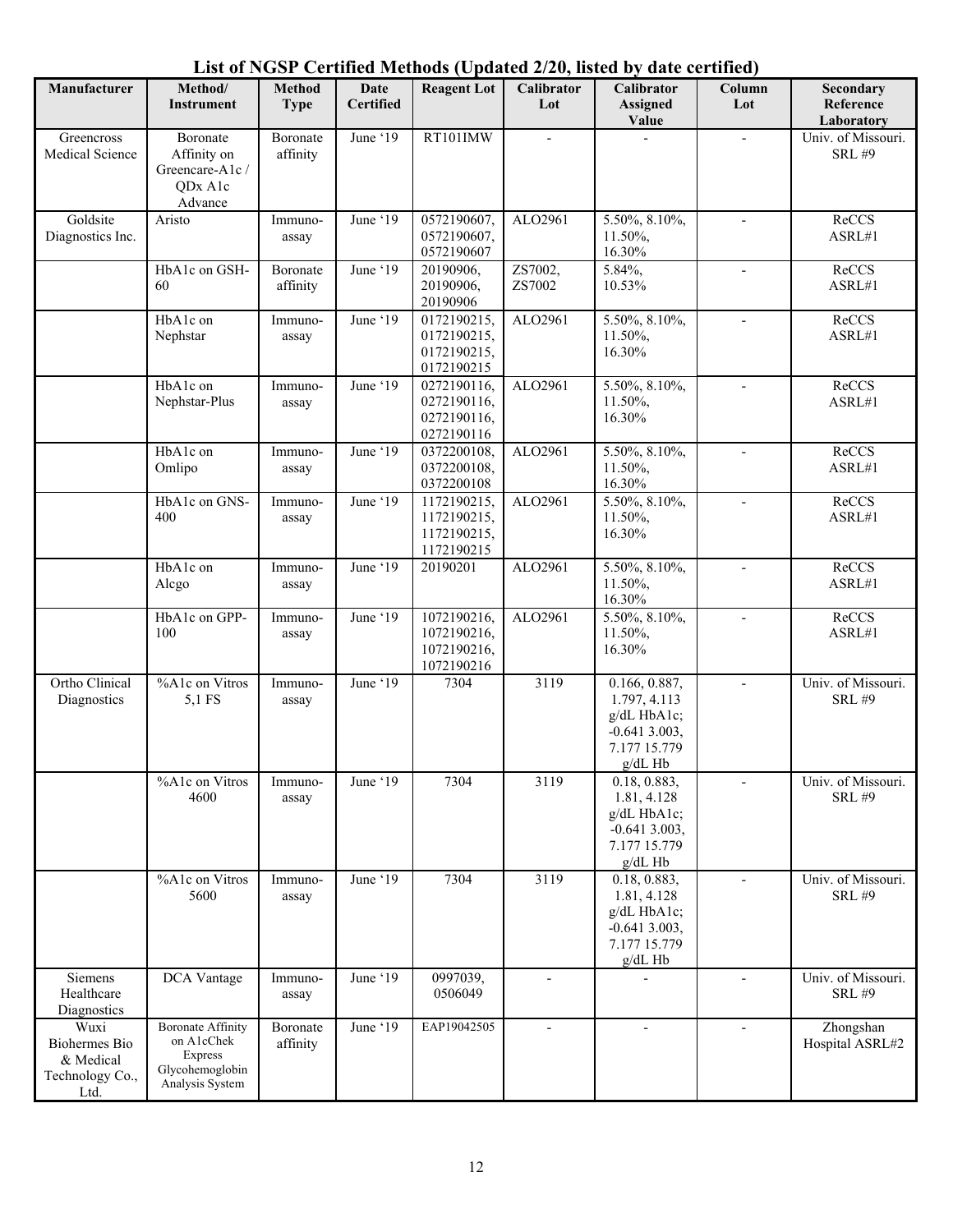| Manufacturer                                                         | Method/<br><b>Instrument</b>                                                                                 | <b>Method</b><br><b>Type</b>    | Date<br><b>Certified</b> | <b>Reagent Lot</b>                            | Calibrator<br>Lot | Calibrator<br><b>Assigned</b><br>Value                                                                        | Column<br>Lot            | Secondary<br>Reference<br>Laboratory |
|----------------------------------------------------------------------|--------------------------------------------------------------------------------------------------------------|---------------------------------|--------------------------|-----------------------------------------------|-------------------|---------------------------------------------------------------------------------------------------------------|--------------------------|--------------------------------------|
| Wuxi<br><b>Biohermes</b> Bio<br>& Medical<br>Technology Co.,<br>Ltd. | <b>Boronate Affinity</b><br>on A1C EZ 2.0<br>Glycohemoglobin<br>Analysis System                              | Boronate<br>affinity            | June '19                 | EAP19042505                                   |                   |                                                                                                               |                          | Zhongshan<br>Hospital ASRL#2         |
|                                                                      | <b>Boronate Affinity</b><br>on A1cChek Pro<br>Glycohemoglobin<br>Analysis System                             | Boronate<br>affinity            | June '19                 | EAV19040804                                   | $\overline{a}$    | $\overline{a}$                                                                                                | $\overline{a}$           | Zhongshan<br>Hospital ASRL#2         |
|                                                                      | <b>Boronate Affinity</b><br>on GluCoA1c<br><b>Blood Glucose</b><br>and<br>Glycohemoglobin<br>Analysis System | Boronate<br>affinity            | June '19                 | EAG19041806                                   |                   |                                                                                                               |                          | Zhongshan<br>Hospital ASRL#2         |
| Roche<br>Diagnostics<br>GmbH                                         | TQ HbA1c Gen.<br>3 whole blood<br>on cobas c501<br>$(HbA1c/Hb*91.$<br>$5+2.15$                               | Immuno-<br>assay                | June '19                 | 389559,<br>377612                             | 257104            | 0.129, 0.332,<br>0.657, 0.916,<br>1.252, 1.789<br>mmol/L<br>HbA1c; 1.412,<br>7.617 mmol/L<br>Hb               | $\overline{a}$           | Univ. of Missouri.<br><b>SRL #9</b>  |
|                                                                      | TQ HbA1c Gen.<br>3 Hemolysate on<br>cobas c503<br>(HbA1c/Hb*91.<br>$5+2.15$                                  | Immuno-<br>assay                | June '19                 | 378530,<br>376617,<br>351974                  | 257104            | 0.148, 0.345,<br>0.657, 0.901,<br>1.238, 1.751<br>mmol/L<br>HbA1c; 1.49,<br>8.04 mmol/L<br>Hb                 | $\overline{\phantom{a}}$ | Univ. of Missouri.<br><b>SRL #9</b>  |
|                                                                      | TQ HbA1c Gen.<br>3 whole blood<br>on cobas c503<br>$(HbA1c/Hb*91.$<br>$5+2.15$                               | Immuno-<br>assay                | June '19                 | 378530,<br>376617                             | 257104            | 0.147, 0.344,<br>0.659, 0.903,<br>1.242,<br>$1.757$ mmol/L<br>HbA1c; 1.49,<br>$8.04$ mmol/L<br>Hb             | $\overline{a}$           | Univ. of Missouri.<br><b>SRL #9</b>  |
|                                                                      | TQ HbA1c Gen.<br>3 hemolysate on<br>cobas c513<br>$(HbA1c/Hb*91.$<br>$5+2.15$                                | Immuno-<br>assay                | June '19                 | 347191,<br>351974,<br>327120                  | 257104            | $\overline{0.148}$ , 0.345,<br>0.657, 0.901,<br>1.238, 1.751<br>mmol/L<br>HbA1c; 1.49,<br>$8.04$ mmol/L<br>Hb |                          | Univ. of Missouri.<br><b>SRL #9</b>  |
|                                                                      | TQ HbA1c Gen.<br>3 whole blood<br>on cobas c513<br>(HbA1c/Hb*91.<br>$5+2.15$                                 | Immuno-<br>assay                | June '19                 | 347191,<br>327120                             | 257104            | 0.147, 0.344,<br>0.659, 0.903,<br>1.242,<br>1.757mmol/L<br>HbA1c; 1.49,<br>$8.04$ mmol/L<br>Hb                | $\overline{\phantom{a}}$ | Univ. of Missouri.<br><b>SRL #9</b>  |
| Tosoh<br>Corporation                                                 | <sup>t</sup> G7 HbA1c<br>Standard<br>Analysis Mode<br>$(1.2 \text{ min})$ HLC-<br>723G7                      | Ion-<br>exchange<br><b>HPLC</b> | June '19                 | K7-102E,<br>K7-201E, 7-<br>303D, HW-<br>01E   | ZS8001            | 5.85%,<br>10.67%                                                                                              | $\rm K$                  | Univ. of Missouri.<br><b>SRL #9</b>  |
|                                                                      | <sup>t</sup> G8 HbA1c<br>Standard<br>Analysis Mode<br>$(1.0 \text{ min})$ HLC-<br>723G8                      | Ion-<br>exchange<br><b>HPLC</b> | June '19                 | K8-102E,<br>K8-207D, 8-<br>303D, HW-<br>$01E$ | ZS8001            | 5.85%,<br>10.67%                                                                                              | K                        | Univ. of Missouri.<br><b>SRL #9</b>  |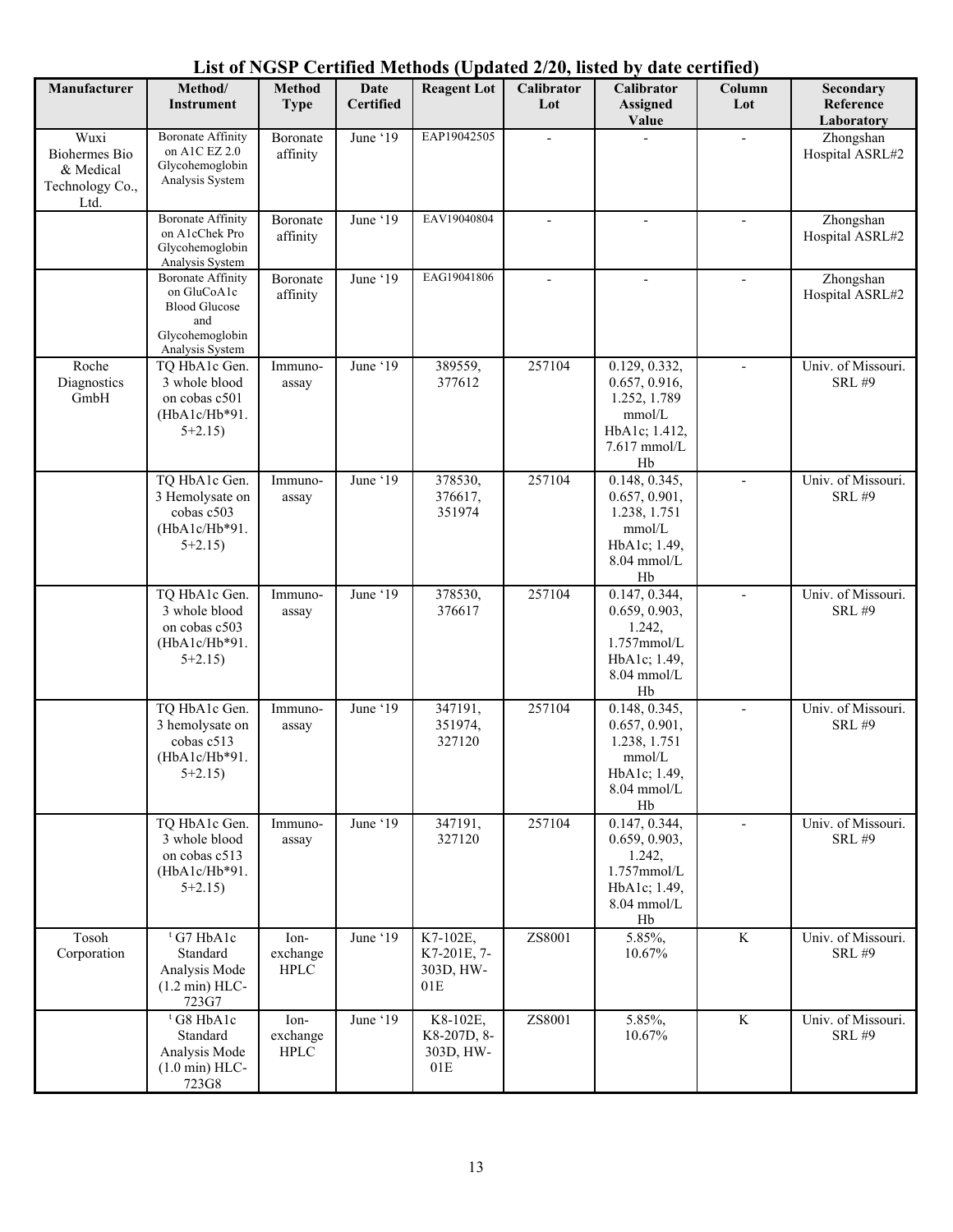#### **Manufacturer | Method/ Instrument Method Type Date Certified Reagent Lot Calibrator Lot Calibrator Assigned Value Column Lot Secondary Reference Laboratory** Tosoh Corporation  $t$  G9 HbA1c, HLC-723G9 Ionexchange HPLC June '19 D9-101D, D9-202D, 9- 302D, HW-01E JS8001 5.73%, 11.07% D Univ. of Missouri. SRL #9 G8 HbA1c Variant Analysis Mode Ver. 5.24 (1.6 min), HLC-723G8 Ionexchange HPLC June '19 N8-103E, N8-202E, N8-302E, HW-01E ZS8001 5.85%, 10.67% N Univ. of Missouri. SRL #9 G8 HbA1c Variant Analysis Mode (1.6 min), HLC-723G8 Ionexchange HPLC June ' $19$  N8-103E, N8-202E, N8-302E, HW-01E ZS8001 5.85%, 10.67% N Univ. of Missouri. SRL #9 G8 HbA1c Variant Analysis Mode Ver.5.23 (1.6 min), HLC-723G8 Ionexchange **HPLC** June '19 N8-103E, N8-202E, N8-302E, HW-01E ZS8001 5.85%, 10.67% N Univ. of Missouri. SRL #9 G7 HbA1c Variant Analysis Mode (2.2 min), HLC-723G7 Ionexchange HPLC June '19 M7-105D, M7-203C, M7-305C, HW-01E ZS8001 5.85%, 10.67% M Univ. of Missouri. SRL #9  ${}^{\text{t}}$  GX HLC-723GX Ionexchange HPLC June '19 AX-110D, AX-210D, AX-310D, HW-01E ZS8001 5.85%, 10.67% A Univ. of Missouri. SRL #9 t G11, Standard Analysis Mode (0.5 min), HLC-723G11 Ionexchange HPLC June '19 E1-102E, E1-204D, 1- 301E, HW-01E ZS8001 5.85%, 10.67% E Univ. of Missouri. SRL #9 t G11, Variant Analysis Mode (1.0 min), HLC-723G11 Ionexchange HPLC June '19 B1-101E, B1-201D, B1-301D, HW-01E ZS8001 5.85%, 10.67% B Univ. of Missouri. SRL #9 ACON Laboratories, Inc. and Acon Biotech (Hangzhou) Co., Ltd On Call MultiPro Analyzer Immunoassay May '19 HbA1c8070 001 -  $\qquad$  -  $\qquad$  Zhongshan Hospital ASRL#2 Shenzhen Labnovation Technologies, Inc. Boronate Affinity Chromatography on LD-100, LD-120, LD-160 Boronate Affinity May '19 20191010 20181221, 20181221 5.20%, 11.40% 20191010 ReCCS ASRL#1 Home Access Health Corporation Red blood cell-serum strip-based cassettes on Beckman AU680 with B00389 reagents %HbA1c=A1c/TH b\*89.95+2.09 Immunoassay May '19 M808161, 1044C 1044C 0.171, 0.439, 0.789, 1.469, 2.22 g/dL HbA1c; 13.58 g/dL Hb Univ. of Missouri. SRL #9 Genrui Biotech Inc Nephelometry on Specific Protein Analyzer PA50/PA54 Immunoassay May '19 | 20190201 | - | - | - | ReCCS ASRL#1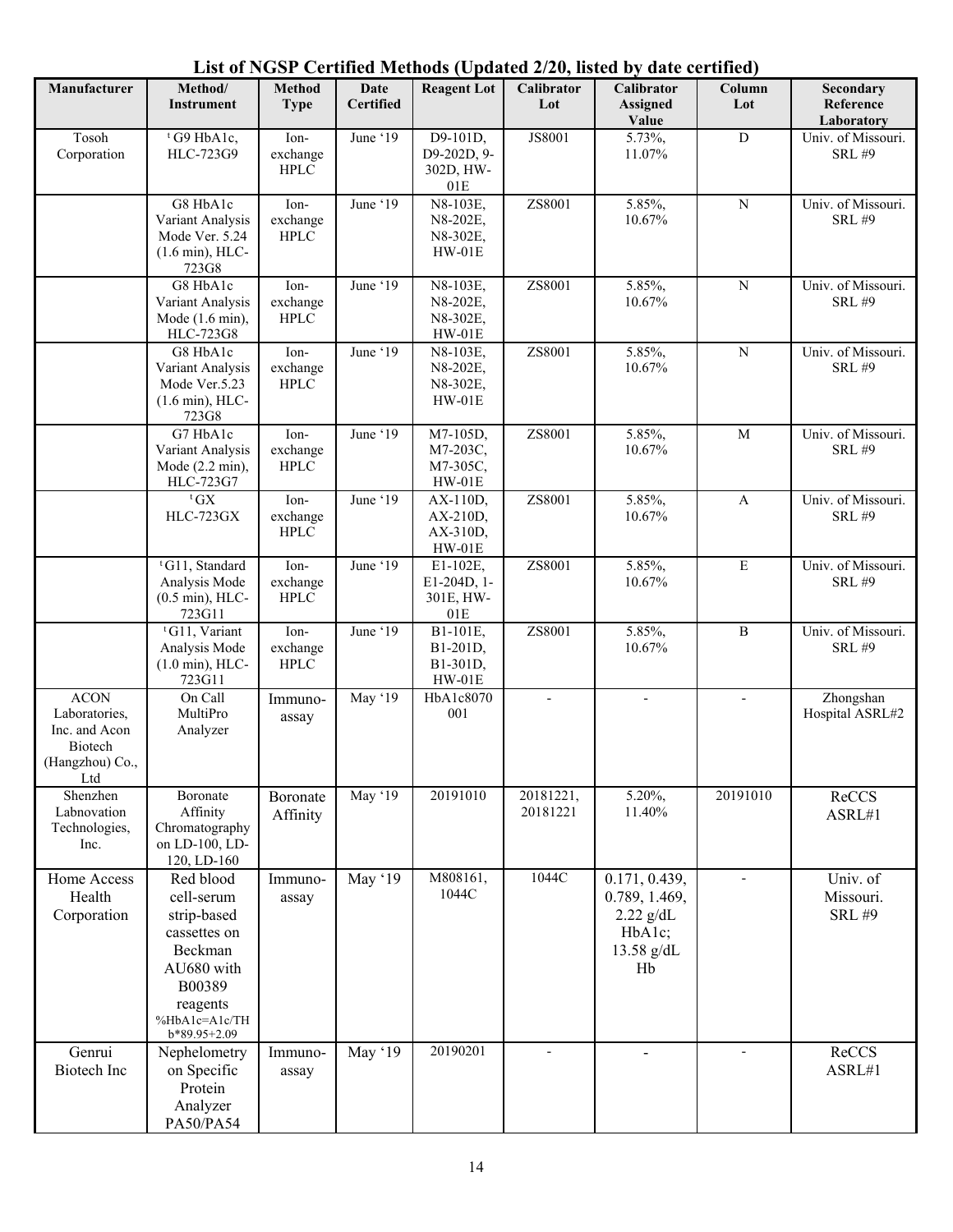|                                                          |                                                                                                             |                                  |                          |                                                                    |                          | List of NSDT Certified Methods (Optialed 2/20, fisica by tale eefting) |                          |                                        |
|----------------------------------------------------------|-------------------------------------------------------------------------------------------------------------|----------------------------------|--------------------------|--------------------------------------------------------------------|--------------------------|------------------------------------------------------------------------|--------------------------|----------------------------------------|
| Manufacturer                                             | Method/<br><b>Instrument</b>                                                                                | Method<br><b>Type</b>            | Date<br><b>Certified</b> | <b>Reagent Lot</b>                                                 | Calibrator<br>Lot        | <b>Calibrator</b><br><b>Assigned</b><br>Value                          | Column<br>Lot            | Secondary<br>Reference<br>Laboratory   |
| Genrui<br>Biotech Inc                                    | Nephelometry<br>on Fully-auto<br>Specific<br>Protein<br>Analyzer<br>PA120                                   | Immuno-<br>assay                 | May '19                  | 20190201                                                           |                          |                                                                        |                          | ReCCS<br>ASRL#1                        |
| Abbott<br>Diagnostics                                    | HbAlc<br>(Hemolysate)<br>on Architect<br>c8000<br>%NGSP=HbA1c/<br>Hb*91.48+2.152                            | Enzymatic                        | May '19                  | 53747UQ09,<br>53747UQ09,<br>53747UQ                                | 53038UQ05,<br>53038UQ05  | 5.4%,<br>11.2%                                                         |                          | Univ. of<br>Missouri.<br><b>SRL #9</b> |
|                                                          | HbAlc<br>(Hemolysate)<br>on Architect<br>c4000<br>%NGSP=HbA1c/<br>Hb*91.48+2.152                            | Enzymatic                        | May '19                  | 53747UQ09,<br>53747UQ09,<br>53747UQ                                | 53038UQ05,<br>53038UQ05  | 5.4%,<br>11.2%                                                         |                          | Univ. of<br>Missouri.<br><b>SRL #9</b> |
|                                                          | H <sub>b</sub> A <sub>1</sub> c<br>(Whole Blood)<br>on Architect<br>c4000<br>%NGSP=HbA1c/<br>Hb*91.48+2.152 | Enzymatic                        | May '19                  | 53747UQ09,<br>53747UQ09,<br>53747UQ                                | 53038UQ05,<br>53038UQ05  | 5.4%,<br>11.2%                                                         |                          | Univ. of<br>Missouri.<br><b>SRL #9</b> |
|                                                          | HbAlc<br>(Whole Blood)<br>on Architect<br>c8000<br>%NGSP=HbA1c/<br>Hb*91.48+2.152                           | Enzymatic                        | May '19                  | 53747UQ09,<br>53747UQ09,<br>53747UQ                                | 53038UQ05,<br>53038UQ05  | 5.4%,<br>11.2%                                                         |                          | Univ. of<br>Missouri.<br><b>SRL #9</b> |
|                                                          | HbAlc<br>(Hemolysate)<br>on Alinity c<br>%NGSP=HbA1c/<br>Hb*91.48+2.152                                     | Enzymatic                        | May '19                  | 53747UQ09,<br>53747UQ09,<br>53747UQ                                | 53038UQ05,<br>53038UQ05  | 5.4%,<br>11.2%                                                         | $\blacksquare$           | Univ. of<br>Missouri.<br><b>SRL #9</b> |
|                                                          | HbAlc<br>(Whole Blood)<br>on Alinity c<br>analyzer<br>%NGSP=HbA1c/<br>Hb*91.48+2.152                        | Enzymatic                        | May '19                  | 53747UQ09,<br>53747UQ09,<br>53747UQ                                | 53038UQ05,<br>53038UQ05  | 5.4%,<br>11.2%                                                         |                          | Univ. of<br>Missouri.<br><b>SRL #9</b> |
| Tascom Co.,<br>Ltd.                                      | Enzyme method<br>on SimplexTAS<br>101 Analyzer                                                              | Enzymatic                        | Apr '19                  | 00102                                                              | $\overline{\phantom{a}}$ | $\overline{\phantom{a}}$                                               | $\overline{\phantom{a}}$ | European<br>Reference Lab<br>ESRL#14   |
| Jiangsu<br>Audicom<br>Medical<br>Technology Co.,<br>Ltd. | Ion-exchange<br>chromatography<br>on AC6601<br>HbA1c<br>Analyzer                                            | Ion-<br>exchange<br>${\rm HPLC}$ | Apr '19                  | 190101-20,<br>181201-21,<br>190101-22,<br>190101-23,<br>190101-24, | 181201-26,<br>181201-27  | 5.80%,<br>11.90%                                                       | 190105-48                | Univ. of Missouri.<br><b>SRL #9</b>    |
| Furuno Electric<br>Co. Ltd.                              | Centronic<br>HbA1c<br>turbidimetric<br>immunoassay on<br>CA-800                                             | Immuno-<br>assay                 | Apr '19                  | HF04181K-<br>811,<br>HF04181K-<br>811,<br>HF04181K-<br>811         | 704101                   | $0, 5.6\%, 8.3\%,$<br>11.3%, 15.9%                                     | $\overline{\phantom{0}}$ | ReCCS<br>ASRL#1                        |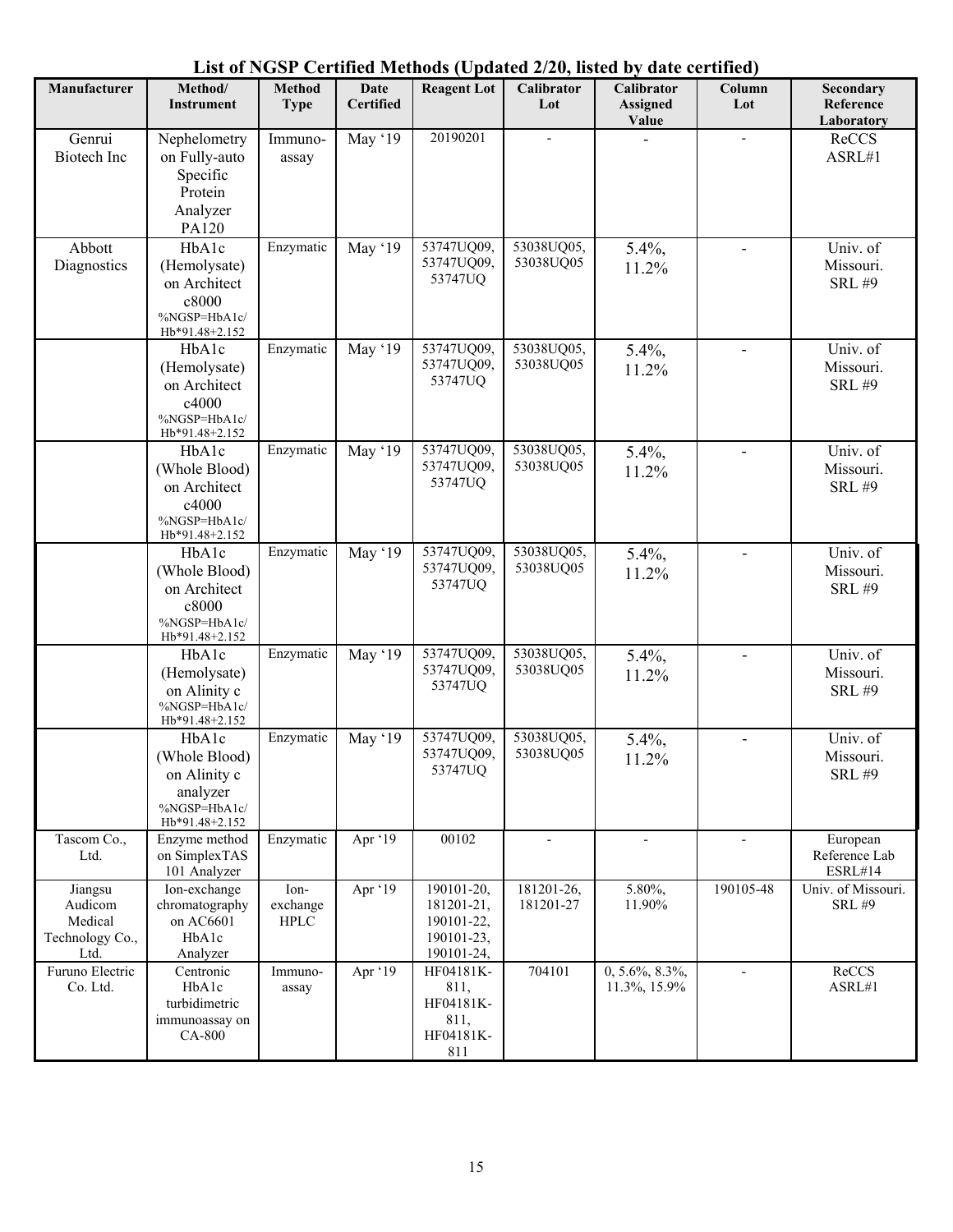| List of NGSP Certified Methods (Updated 2/20, listed by date certified) |  |  |
|-------------------------------------------------------------------------|--|--|
|-------------------------------------------------------------------------|--|--|

| Manufacturer                                | Method/<br><b>Instrument</b>                                                              | <b>Method</b><br><b>Type</b> | Date<br><b>Certified</b> | <b>Reagent Lot</b> | Calibrator<br>Lot        | Calibrator<br><b>Assigned</b><br>Value                                      | Column<br>Lot            | Secondary<br>Reference<br>Laboratory |
|---------------------------------------------|-------------------------------------------------------------------------------------------|------------------------------|--------------------------|--------------------|--------------------------|-----------------------------------------------------------------------------|--------------------------|--------------------------------------|
| Siemens<br>Healthcare<br>Diagnostics<br>Inc | Enzymatic<br>Hemoglobin<br>Alc $(Alc E)$ –<br>Automated<br>Pretreatment on<br>Atellica CH | Enzymatic                    | Apr '19                  | 190053             | 9BS001                   | 3.35, 14.75<br>µmol/L A1c;<br>98.9, 151.1<br>µmol/L tHb                     |                          | Univ. of Missouri.<br><b>SRL #9</b>  |
|                                             | Enzymatic<br>Hemoglobin<br>Alc $(A1c E)$ –<br>Automated<br>Pretreatment on<br>Advia XPT   | Enzymatic                    | Apr '19                  | 100                | 8LS004                   | 3.29, 14.12<br>µmol/L A1c;<br>100.9, 149.5<br>µmol/L tHb                    | $\overline{\phantom{a}}$ | Univ. of Missouri.<br><b>SRL #9</b>  |
|                                             | Enzymatic<br>Hemoglobin<br>Alc $(Alc E)$ –<br>Automated<br>Pretreatment on<br>Advia 2400  | Enzymatic                    | Apr $\overline{19}$      | 100                | 8LS004                   | 3.29, 14.12<br>$\mu$ mol/L A1c;<br>100.9, 149.5<br>µmol/L tHb               |                          | Univ. of Missouri.<br><b>SRL #9</b>  |
|                                             | Enzymatic<br>Hemoglobin<br>Alc $(Alc E)$ –<br>Automated<br>Pretreatment on<br>Advia 1800  | Enzymatic                    | Apr $\overline{19}$      | 100                | 8LS004                   | 3.29, 14.12<br>µmol/L A1c;<br>100.9, 149.5<br>µmol/L tHb                    | $\overline{\phantom{a}}$ | Univ. of Missouri.<br><b>SRL #9</b>  |
|                                             | Hemoglobin<br>Alc 3 (Alc 3)-<br>Automated<br>Pretreatment on<br>Advia 1800                | Immuno-<br>assay             | Apr '19                  | 370                | 7JD011                   | 2.67, 3.84,<br>5.04, 6.71,<br>$10.83 \mu$ mol/L<br>A1c; 12.15<br>$g/dL$ tHb |                          | Univ. of Missouri.<br><b>SRL #9</b>  |
|                                             | Hemoglobin<br>Alc 3 (Alc 3)-<br>Automated<br>Pretreatment on<br>Atellica CH               | Immuno-<br>assay             | Apr '19                  | 180153             | 8ED053                   | 2.74, 3.94,<br>5.46, 6.79,<br>10.87 µmol/L<br>A1c; 12.76<br>g/dL tHb        | L,                       | Univ. of Missouri.<br><b>SRL #9</b>  |
|                                             | Enzymatic<br>Hemoglobin<br>Alc $(AlcEM)$ -<br>Manual<br>Pretreatment on<br>Advia XPT      | Enzymatic                    | Apr '19                  | 100                | 8LS004                   | 3.29, 14.12<br>$\mu$ mol/L A1c;<br>100.9, 149.5<br>umol/L tHb               | $\overline{\phantom{a}}$ | Univ. of Missouri.<br><b>SRL #9</b>  |
|                                             | Enzymatic<br>Hemoglobin<br>Alc $(Alc$ EM $)$ –<br>Manual<br>Pretreatment on<br>Advia 2400 | Enzymatic                    | Apr '19                  | 100                | 8LS004                   | 3.29, 14.12<br>$\mu$ mol/L A1c;<br>100.9, 149.5<br>umol/L tHb               |                          | Univ. of Missouri.<br><b>SRL #9</b>  |
|                                             | Enzymatic<br>Hemoglobin<br>Alc $(Alc$ EM $)$ –<br>Manual<br>Pretreatment on<br>Advia 1800 | Enzymatic                    | Apr '19                  | 100                | 8LS004                   | 3.29, 14.12<br>$\mu$ mol/L A1c;<br>100.9, 149.5<br>µmol/L tHb               | $\blacksquare$           | Univ. of Missouri.<br><b>SRL #9</b>  |
| Nova<br>Biomedical                          | Allegro,<br>Immunoassay                                                                   | Immuno-<br>assay             | Apr '19                  | 18241016           | $\overline{a}$           | $\overline{\phantom{a}}$                                                    | $\overline{\phantom{a}}$ | Univ. of Missouri.<br><b>SRL #9</b>  |
| SD Biosensor,<br>Inc.                       | MultiCare<br>Analyzer                                                                     | Immuno-<br>assay             | Apr '19                  | MS1018038          | $\overline{\phantom{a}}$ |                                                                             |                          | ReCCS<br>ASRL#1                      |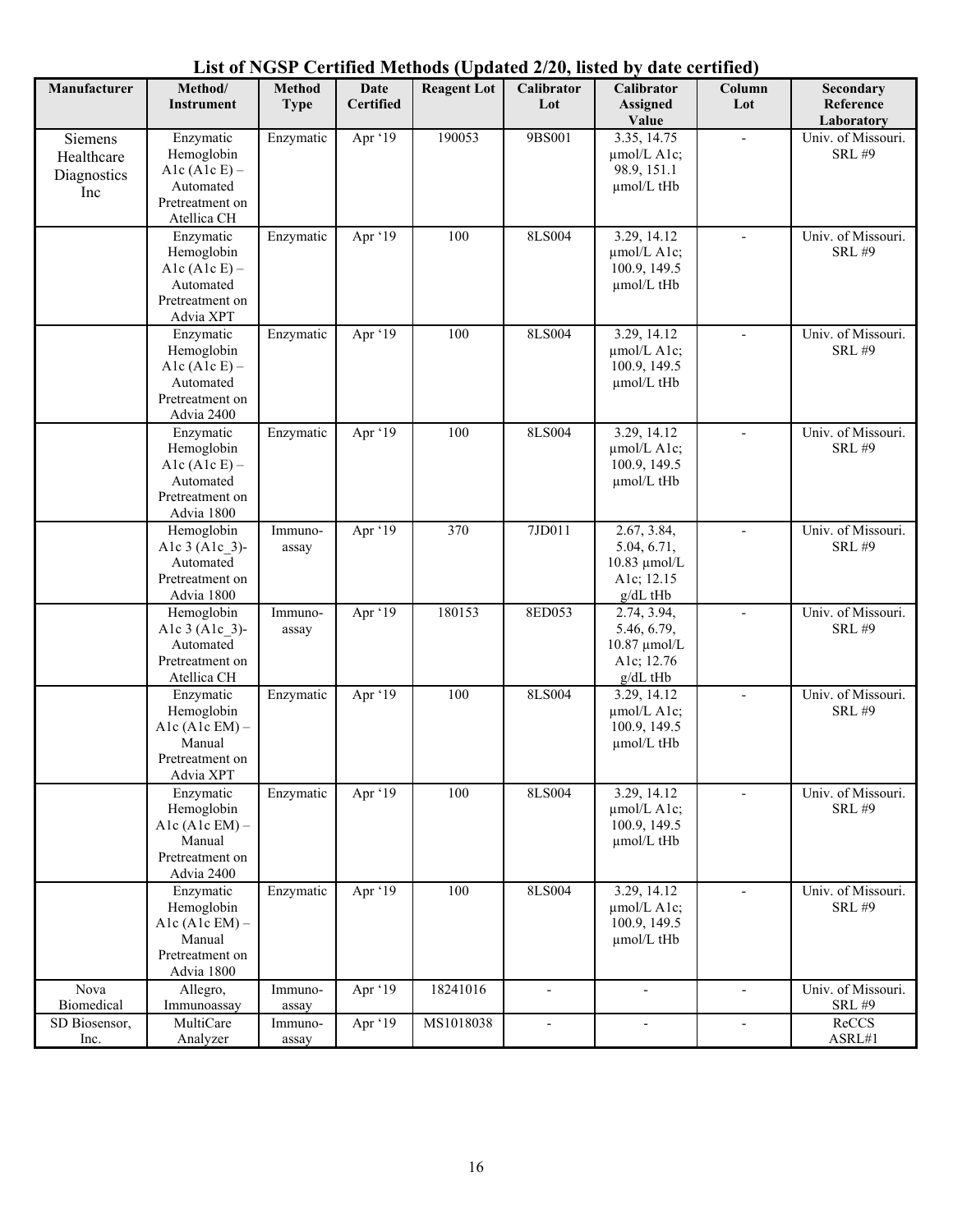**Manufacturer | Method/ Instrument Method Type Date Certified Reagent Lot Calibrator Lot Calibrator Assigned Value Column Lot Secondary Reference Laboratory** Sebia Capillarys HbA1c on Capillarys 2 Flex Piercing %NGSP=0.0914 8 x [IFCC]  $(mmol/mol)$  + 2.152 **Capillary** Electrophoresis Apr '19 11098/80, 22086/01, 01038/01 22087/01, 23087/01 37.2, 86.2 mmol/mol - **European** Reference Lab ESRL#10 Minicap HbA1c  $\%NGS\overline{P}=0.0914$ 8 x [IFCC]  $(mmol/mol)$  + 2.152 Capillary Electrophoresis Apr '19 05126/01, 30107/01, 26067/01 05047/01, 06047/01 36.8, 88.3 mmol/mol **European** Reference Lab ESRL#10 CAPI 3 HbA1c on Capillarys 3 %NGSP=0.0914 8 x [IFCC]  $(mmol/mol)$  + 2.152 Capillary Electrophoresis Apr '19 05126/01, 30107/01, 04127/01 05047/01, 06047/01 36.8, 88.3 mmol/mol **European** Reference Lab ESRL#10 Wiener Laboratorios S.A.I.C. t HbA1c v.2 Turbitest AA on CB 350i 91.5\*HbA1c/Hb  $+ 2.15$ Immunoassay Apr '19 284440. 284460, 284470, 273770 286670 2.708 g/dL HbA1c; 13.35 g/dL Hb Univ. of Missouri. SRL #9 t HbA1c v2 Turbitest AA on CT600i 91.5\*HbA1c/Hb  $+ 2.15$ Immunoassay Apr '19 284440, 284460, 284470, 273770 286670 2.708 g/dL HbA1c; 13.35 g/dL Hb Univ. of Missouri. SRL #9 . The state  $t$ HbA1c v2 Turbitest AA on CM 250 91.5\*HbA1c/Hb  $+ 2.15$ Immunoassay Apr '19 284440, 284460, 284470, 273770 286670 2.708 g/dL HbA1c; 13.35 g/dL Hb - Univ. of Missouri. SRL #9 t HbA1c v2 Turbitest AA on CMD 600 91.5\*HbA1c/Hb  $+ 2.15$ Immunoassay Apr '19 284440, 284460, 284470, 273770 286670 2.708 g/dL HbA1c; 13.35 g/dL Hb Univ. of Missouri. SRL #9 t HbA1c v2 Turbitest AA on CMD 800i X1 91.5\*HbA1c/Hb  $+ 2.15$ Immunoassay Apr '19 284440, 284460, 284470, 273770 286670 2.708 g/dL HbA1c; 13.35 g/dL Hb Univ. of Missouri. SRL #9 Fujirebio Inc. Rapidia Auto HbA1c-L on BiOLis24i Premium Immunoassay Apr '19 QF80904, RF80904, SF80902 VF80804 0.0%, 4.2%, 6.8%, 9.5%, 13.2% - ReCCS ASRL#1 t Rapidia Auto HbA1c-L on JCA-BM9130 Immunoassay Apr '19 QF80904, RF80904, SF80902 VF80804 0.0%, 4.2%, 6.8%, 9.5%, 13.2% ReCCS ASRL#1 t AU-Synchron Reagent HbA1c on AU680 Immunoassay Apr '19 F9A018, F9A018, H2A013 H1A019 0.0%, 4.2%, 6.8%, 9.5%, 13.2% - ReCCS ASRL#1 t Rapidia Auto HbA1c-L on AU680 Immunoassay Apr '19 QF80904, RF80904, SF80902 VF80804 0.0%, 4.2%, 6.8%, 9.5%, 13.2% - ReCCS ASRL#1 t Rapidia Auto Immuno-Apr '19 QF80904, VF80804 0.0%, 4.2%, - ReCCS

6.8%, 9.5%, 13.2%

ASRL#1

RF80904, SF80902

HbA1c-L on Hitachi 7180

assay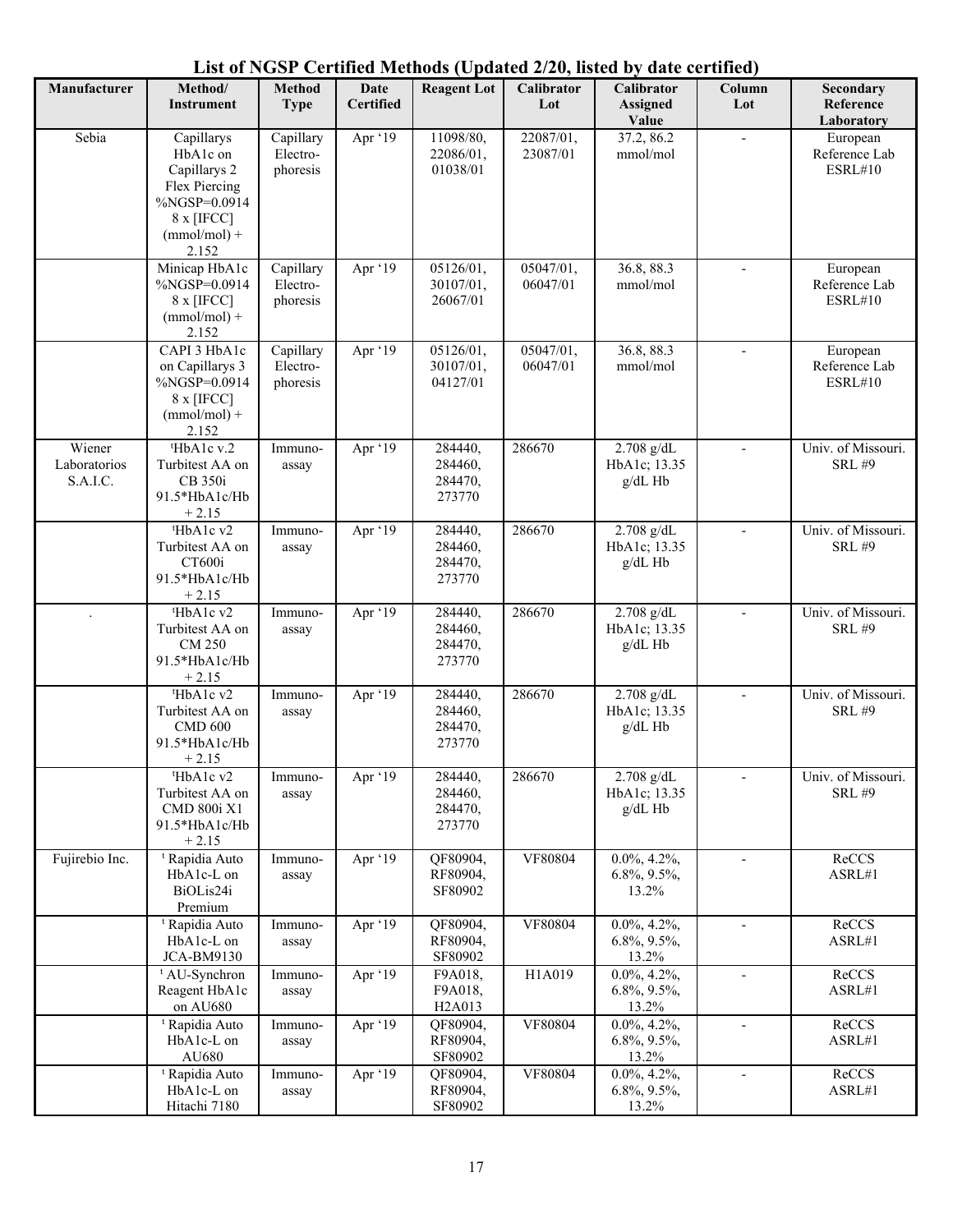| Manufacturer                                | Method/<br><b>Instrument</b>                                | <b>Method</b><br><b>Type</b>     | <b>Date</b><br><b>Certified</b> | <b>Reagent Lot</b>                                           | $1000 \text{ C}$ puttica $\frac{2}{3}$ $\frac{1}{2}$ $\frac{1}{2}$ $\frac{1}{2}$<br>Calibrator<br>Lot | $\cdots$<br><b>Calibrator</b><br><b>Assigned</b><br>Value | Column<br>Lot            | Secondary<br>Reference<br>Laboratory         |
|---------------------------------------------|-------------------------------------------------------------|----------------------------------|---------------------------------|--------------------------------------------------------------|-------------------------------------------------------------------------------------------------------|-----------------------------------------------------------|--------------------------|----------------------------------------------|
| Fujirebio Inc.                              | <sup>t</sup> Rapidia Auto<br>HbA1c-L on<br><b>TBA-120FR</b> | Immuno-<br>assay                 | Apr '19                         | QF80904,<br>RF80904,<br>SF80902                              | VF80804                                                                                               | $0.0\%, 4.2\%,$<br>6.8%, 9.5%,<br>13.2%                   |                          | ReCCS<br>ASRL#1                              |
| Abbott<br>Diagnostics<br>Technologies<br>AS | Afinion HbA1c /<br>Afinion AS100<br>Analyzer                | Boronate<br>affinity             | Apr '19                         | 10194358                                                     | $\overline{\phantom{a}}$                                                                              |                                                           | $\overline{a}$           | European<br>Reference Lab<br><b>ESRL #11</b> |
|                                             | Afinion HbA1c<br>Dx /<br>Afinion AS100<br>Analyzer          | Boronate<br>affinity             | Apr '19                         | 10194358                                                     | $\overline{\phantom{a}}$                                                                              | $\overline{\phantom{a}}$                                  |                          | European<br>Reference Lab<br><b>ESRL #11</b> |
|                                             | NycoCard<br>HbA1c on<br>NycoCard<br>Reader II               | Boronate<br>affinity             | Apr '19                         | 10199992,<br>10200151,<br>10200183                           | ÷,                                                                                                    |                                                           | ÷,                       | European<br>Reference Lab<br><b>ESRL #11</b> |
|                                             | $@A$ finion<br>HbA1c Dx /<br>Afinion 2<br>Analyzer          | Boronate<br>affinity             | Apr '19                         | 10194358                                                     | $\overline{\phantom{a}}$                                                                              | $\blacksquare$                                            | $\overline{a}$           | European<br>Reference Lab<br><b>ESRL #11</b> |
|                                             | Afinion HbA1c /<br>Afinion 2<br>Analyzer                    | Boronate<br>affinity             | Apr '19                         | 10194358                                                     | $\overline{\phantom{a}}$                                                                              | $\overline{a}$                                            | $\overline{\phantom{a}}$ | European<br>Reference Lab<br><b>ESRL #11</b> |
| Arkray, Inc.                                | <sup>t</sup> ADAMS A1c<br>HA-8160 VP<br>mode                | Ion-<br>exchange<br><b>HPLC</b>  | Apr '19                         | 18041331,<br>18030212,<br>18041333,<br>18070614              | S7001,<br>S8003                                                                                       | 5.2%, 10.9%;<br>5.3%, 10.7%                               | 8H001Y                   | ReCCS<br>ASRL#1                              |
|                                             | <sup>t</sup> ADAMS A1c<br>HA-8160 TP<br>mode                | Ion-<br>exchange<br><b>HPLC</b>  | Apr $'19$                       | 18041331,<br>18030212,<br>18072634,<br>18102535,<br>18070614 | S7001,<br>S8003                                                                                       | 5.2%, 10.9%;<br>5.3%, 10.7%                               | 8H001W                   | ReCCS<br>ASRL#1                              |
|                                             | <sup>t</sup> ADAMS A1c<br>HA-8160<br>(Ver.1)                | Ion-<br>exchange<br><b>HPLC</b>  | Apr '19                         | 18112111,<br>18030212,<br>18041333,<br>18070614              | S7001,<br>S8003                                                                                       | 5.2%, 10.9%;<br>5.3%, 10.7%                               | 8H001X                   | ReCCS<br>ASRL#1                              |
|                                             | <sup>t</sup> ADAMS A1c<br>HA-8160<br>(Ver.4)                | Ion-<br>exchange<br><b>HPLC</b>  | Apr '19                         | 18042057,<br>18062958,<br>18100559,<br>18042755              | S7001,<br>S8003                                                                                       | 5.2%, 10.9%;<br>5.2%, 10.7%                               | 8H001F                   | ReCCS<br>ASRL#1                              |
|                                             | <sup>t</sup> ADAMS A1c<br>HA-8170                           | Ion-<br>exchange<br>${\rm HPLC}$ | Apr '19                         | 18042057,<br>18062958,<br>18100559,<br>18042755              | S7001,<br>S8003                                                                                       | 5.2%, 10.9%;<br>5.2%, 10.7%                               | 8H051G                   | ReCCS<br>ASRL#1                              |
|                                             | <sup>t</sup> ADAMS A1c<br>HA-8180                           | Ion-<br>exchange<br>${\rm HPLC}$ | Apr '19                         | 8H1013,<br>8H1023,<br>8F1052                                 | S7001,<br>S8003                                                                                       | 5.3%, 10.8%;<br>5.3%, 10.7%                               | 8H251N                   | ReCCS<br>${\sf ASRL}\#1$                     |
|                                             | ADAMS A1c<br>HA-8180V<br>Variant mode                       | Ion-<br>exchange<br><b>HPLC</b>  | Apr '19                         | 8H1013,<br>8H1023,<br>8H1401,<br>8F1052                      | S7001,<br>S8003                                                                                       | 5.3%, 10.8%;<br>5.3%, 10.7%                               | 9B143U                   | ReCCS<br>ASRL#1                              |
|                                             | <sup>t</sup> ADAMS A1c<br>HA-8180V<br>Fast mode             | Ion-<br>exchange<br>${\rm HPLC}$ | Apr '19                         | 8H1013,<br>8H1023,<br>8H1401,<br>8F1052                      | S7001,<br>S8003                                                                                       | 5.3%, 10.8%;<br>5.3%, 10.7%                               | 9B143U                   | ReCCS<br>ASRL#1                              |
|                                             | <sup>t</sup> ADAMS A1c<br>HA-8180T                          | Ion-<br>exchange<br>${\rm HPLC}$ | Apr '19                         | 8H1013,<br>8H1023,<br>8J10601,<br>8F1052                     | S7001,<br>S8003                                                                                       | 5.3%, 10.8%;<br>5.3%, 10.7%                               | 8H021L                   | ReCCS<br>${\sf ASRL}\#1$                     |
|                                             | $t$ ADAMS<br>HYBRID AH-<br>8290                             | Ion-<br>exchange<br>${\rm HPLC}$ | Apr '19                         | 88H1013,<br>8H1023,<br>8F1052                                | S8002,<br>S8003                                                                                       | 5.3%, 10.8%;<br>5.3%, 10.7%                               | 9B078N                   | ReCCS<br>${\sf ASRL}\#1$                     |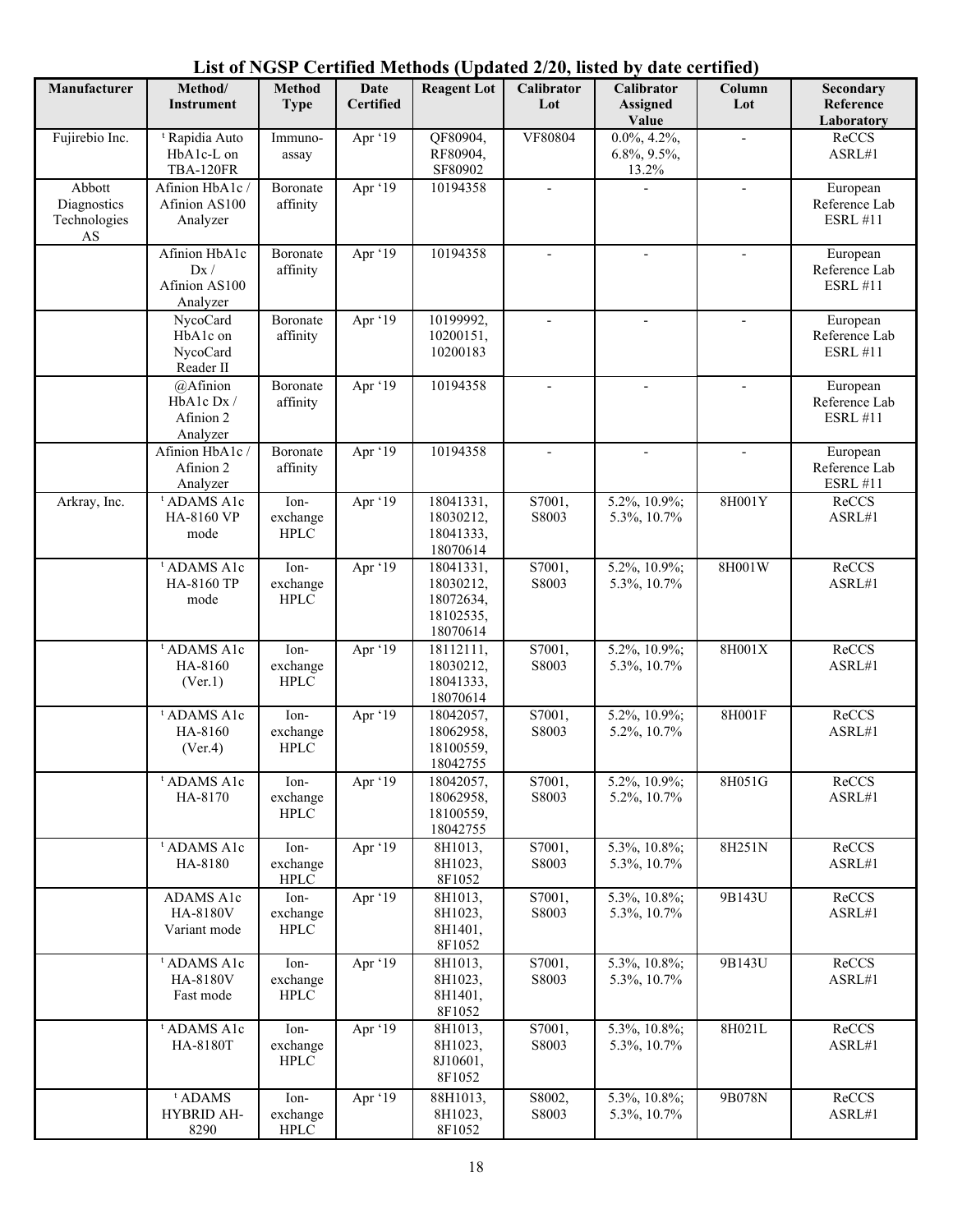| Manufacturer | Method/<br><b>Instrument</b>                                                                                                      | Method<br><b>Type</b>            | <b>Date</b><br><b>Certified</b> | <b>Reagent Lot</b>                      | $-0, -0$<br>Calibrator<br>Lot | Calibrator<br><b>Assigned</b><br>Value                | Column<br>Lot | Secondary<br>Reference<br>Laboratory |
|--------------|-----------------------------------------------------------------------------------------------------------------------------------|----------------------------------|---------------------------------|-----------------------------------------|-------------------------------|-------------------------------------------------------|---------------|--------------------------------------|
| Arkray, Inc. | <sup>t</sup> ADAMS A1c<br>HA-8181                                                                                                 | Ion-<br>exchange<br>${\rm HPLC}$ | Apr '19                         | 8H1013,<br>8H1023,<br>8F1052            | S7001,<br>S8003               | 5.3%, 10.8%;<br>5.3%, 10.7%                           | 8H251N        | ReCCS<br>ASRL#1                      |
|              | <sup>t</sup> ADAMS<br>HYBRID AH-<br>8280                                                                                          | Ion-<br>exchange<br><b>HPLC</b>  | Apr '19                         | 8K1003,<br>8J1022,<br>8K1042            | S8002,<br>S8003               | 5.3%, 11.1%;<br>5.3%, 10.7%                           | 8L507N        | ReCCS<br>ASRL#1                      |
|              | <sup>t</sup> ADAMS A1c<br>HA-8190V Fast<br>mode                                                                                   | Ion-<br>exchange<br>${\rm HPLC}$ | Apr '19                         | 8H1013,<br>8H1023,<br>8H1402,<br>8F1052 | S7001,<br>S8003               | 5.3%, 10.7%;<br>5.2%, 10.9%                           | 8H051V        | ReCCS<br>ASRL#1                      |
|              | <sup>t</sup> ADAMS A1c<br>HA-8190V<br>Variant mode                                                                                | Ion-<br>exchange<br>${\rm HPLC}$ | Apr '19                         | 8H1013,<br>8H1023,<br>8H1402,<br>8F1052 | S7001,<br>S8003               | 5.3%, 10.7%;<br>5.2%, 10.9%                           | 8H051V        | ReCCS<br>ASRL#1                      |
|              | <sup>t</sup> CinQ HbA1c<br>on JCA-<br><b>BM6010</b><br>HbA1c%(NGSP<br>$)=0.0915*HbA1$<br>c/Hb*1000(IFC<br>$C$ )+2.15              | Enzymatic                        | Apr '19                         | MFA12,<br>MFE12                         | CAC8D21                       | 2.46, 7.40<br>$\mu$ mol/L<br>HbA1c; 96.3<br>µmol/L Hb |               | ReCCS<br>ASRL#1                      |
|              | <sup>t</sup> CinQ HbA1c<br>on TBA-120FR<br>HbA1c%(NGSP<br>$)=0.0915*HbA1$<br>c/Hb*1000(IFC<br>$C$ )+2.15                          | Enzymatic                        | Apr '19                         | MFA12,<br>MFE12                         | CAC8D21                       | 2.46, 7.40<br>umol/L<br>HbA1c; 96.3<br>umol/L Hb      |               | ReCCS<br>ASRL#1                      |
|              | <sup>t</sup> CinQ HbA1c<br>on JCA-<br>BM9130<br>HbA1c%(NGSP<br>$)=0.0915*HbA1$<br>c/Hb*1000(IFC<br>$C$ )+2.15                     | Enzymatic                        | Apr '19                         | MFA12,<br>MFE12                         | CAC8D21                       | 2.46, 7.40<br>$\mu$ mol/L<br>HbA1c; 96.3<br>umol/L Hb |               | ReCCS<br>ASRL#1                      |
|              | <sup>t</sup> CinQ HbA1c<br>on JCA-ZS050<br>HbA1c%(NGSP<br>$)=0.0915*HbA1$<br>c/Hb*1000(IFC<br>$C$ )+2.15                          | Enzymatic                        | Apr '19                         | MFA12,<br>MFE12                         | CAC8D21                       | 2.46, 7.40<br>umol/L<br>HbA1c; 96.3<br>umol/L Hb      |               | ReCCS<br>ASRL#1                      |
|              | <sup>t</sup> CinQ HbA1c<br>on Hitachi<br><b>LABOSPECT</b><br>006<br>HbA1c%(NGSP<br>$)=0.0915*HbA1$<br>c/Hb*1000(IFC<br>$C$ )+2.15 | Enzymatic                        | Apr '19                         | MFA12,<br>MFE12                         | CAC8D21                       | 2.46, 7.40<br>µmol/L<br>HbA1c; 96.3<br>µmol/L Hb      |               | ReCCS<br>ASRL#1                      |
|              | <sup>t</sup> ADAMS A1c<br>Lite HA-8380                                                                                            | Ion-<br>exchange<br>${\rm HPLC}$ | Apr '19                         | 8H1013,<br>8H1023,<br>8F1052            | S7001,<br>S8003               | $5.3\%, 10.7\%;$<br>5.2%, 10.9%                       | 9B078N        | ReCCS<br>ASRL#1                      |
|              | <sup>t</sup> ADAMS A1c<br>Lite HA-8380V<br>Fast mode                                                                              | Ion-<br>exchange<br>${\rm HPLC}$ | Apr '19                         | 8H1013,<br>8H1023,<br>8H1401,<br>8F1052 | S7001,<br>S8003               | 5.3%, 10.7%;<br>5.2%, 10.9%                           | 8H151U        | ReCCS<br>ASRL#1                      |
|              | <sup>t</sup> ADAMS A1c<br>Lite HA-8380V<br>Variant mode                                                                           | Ion-<br>exchange<br>${\rm HPLC}$ | Apr '19                         | 8H1013,<br>8H1023,<br>8H1401,<br>8F1052 | S7001,<br>S8003               | 5.3%, 10.7%;<br>5.2%, 10.9%                           | 8H151U        | ReCCS<br>ASRL#1                      |
|              | <sup>t</sup> ADAMS A1c<br>HA-8182                                                                                                 | Ion-<br>exchange<br>${\rm HPLC}$ | Apr '19                         | 9A1001,<br>8J1022,<br>9A1042            | S8002,<br>S8003               | $5.3\%, 11.1\%;$<br>5.3%, 10.7%                       | 8L177N        | ReCCS<br>ASRL#1                      |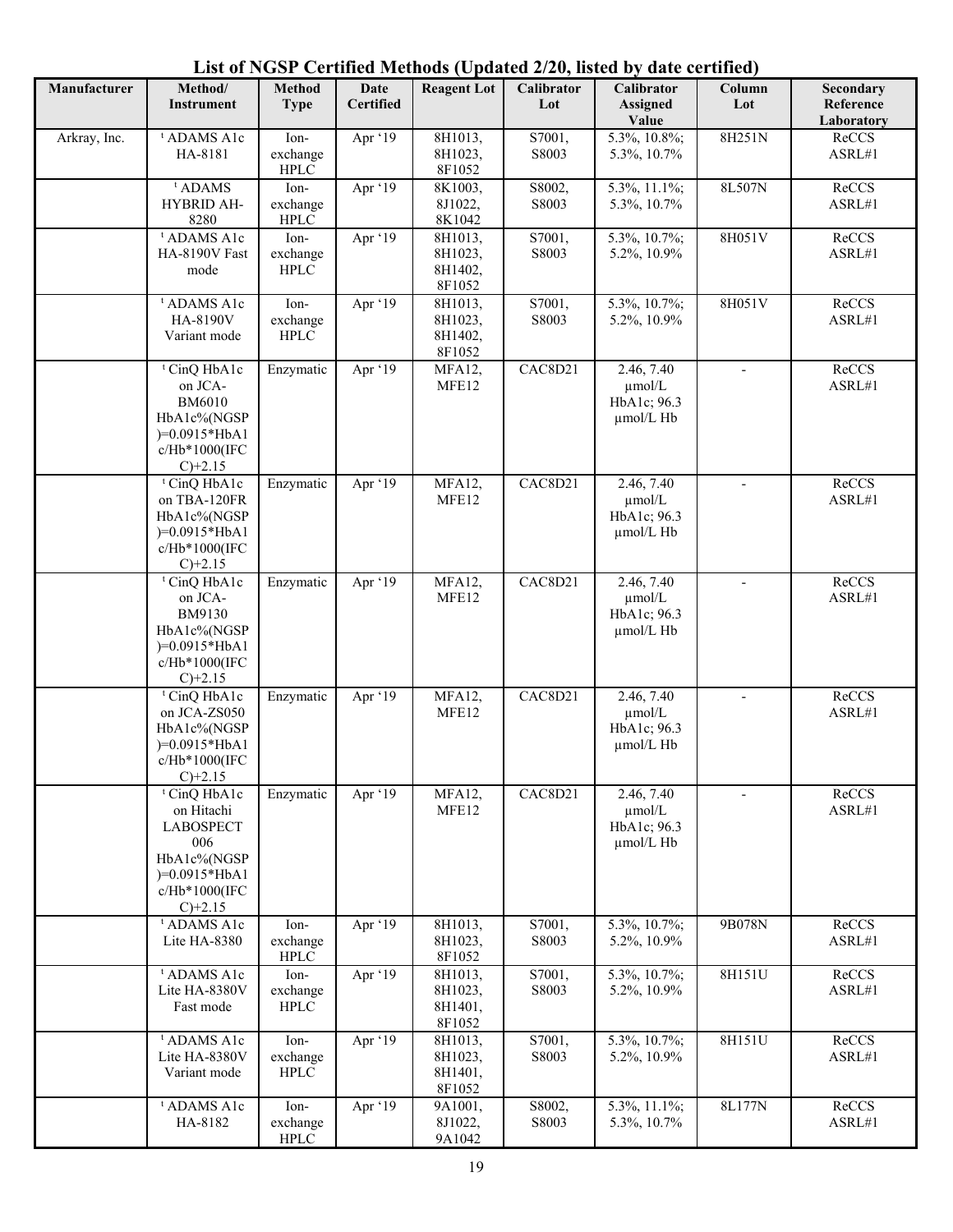| Manufacturer                 | Method/<br><b>Instrument</b>                                | <b>Method</b><br><b>Type</b>        | Date<br><b>Certified</b> | <b>Reagent Lot</b>           | $-0, -0$<br>Calibrator<br>Lot | Calibrator<br><b>Assigned</b><br>Value                            | Column<br>Lot            | Secondary<br>Reference<br>Laboratory         |
|------------------------------|-------------------------------------------------------------|-------------------------------------|--------------------------|------------------------------|-------------------------------|-------------------------------------------------------------------|--------------------------|----------------------------------------------|
| Arkray, Inc.                 | @ The Lab 001                                               | Capillary<br>Electroph<br>oresis    | Apr '19                  | CE118J02                     |                               |                                                                   |                          | ReCCS<br>ASRL#1                              |
| Sakae<br>Corporation         | <sup>t</sup> Medidas<br>HbA1c on A1c<br><b>GEAR</b>         | Immuno-<br>assay                    | Apr '19                  | 451901                       | <b>STS009</b>                 | $0.0\%, 4.5\%,$<br>6.9%, 10.0%,<br>13.7%                          |                          | ReCCS<br>ASRL#1                              |
| 77 Elektronika<br>Kft.       | Colloidal gold<br>on SmartTester                            | Immuno-<br>assay                    | Mar '19                  | 6BC18155W                    | $\overline{a}$                |                                                                   |                          | European<br>Reference Lab<br><b>ESRL #10</b> |
| <b>PTS</b> Diagnostics       | A1Cnow+;<br>A1Cnow<br><b>SELFCHECK</b>                      | Immuno-<br>assay                    | Mar '19                  | B8-08-010                    |                               |                                                                   |                          | Univ. of Missouri.<br><b>SRL #9</b>          |
| <b>Trinity Biotech</b>       | Boronate<br>Affinity HPLC<br>on PDQ                         | Boronate<br>affinity<br><b>HPLC</b> | Mar '19                  | 8384, 8977,<br>9020, 8486    | 8801, 8802                    | 5.8%, 10.2%                                                       | 8069                     | Univ. of Missouri.<br>SRL #11                |
|                              | Boronate<br>Affinity HPLC<br>on ultra <sup>2</sup>          | Boronate<br>affinity<br><b>HPLC</b> | Mar '19                  | 8384, 8977,<br>9020, 8486    | 8801, 8802                    | 6.0%, 10.2%                                                       | 8069                     | Univ. of Missouri.<br><b>SRL #11</b>         |
|                              | Boronate<br>Affinity HPLC<br>on Premier<br>Hb9210           | Boronate<br>affinity<br><b>HPLC</b> | Mar '19                  | 9266, 8576,<br>9253, 9057    | 8801, 8802                    | 5.8%, 10.2%                                                       | 8174                     | Univ. of Missouri.<br><b>SRL #11</b>         |
| Sekisui Medical<br>Co., Ltd. | <sup>t</sup> L type Norudia<br>N HbA1c on<br>Hitachi LST008 | Enzymatic                           | Mar '19                  | 110RJP,<br>110RJP,<br>110RJP | 108RIP                        | 3.47, 15.86<br>umol/L<br>HbA1c; 104.8,<br>147.5 µmol/L<br>Hb      |                          | ReCCS<br>ASRL#1                              |
|                              | <sup>t</sup> L type Norudia<br>N HbA1c on<br>Hitachi LST006 | Enzymatic                           | Mar '19                  | 110RJP,<br>110RJP,<br>110RJP | 108RIP                        | 3.47, 15.86<br>umol/L<br>HbA1c; 104.8,<br>147.5 µmol/L<br>Hb      |                          | ReCCS<br>ASRL#1                              |
|                              | <sup>t</sup> Norudia N<br>HbA1c on<br>Hitachi 7170S         | Enzymatic                           | Mar '19                  | 110RHP,<br>110RHP,<br>111RJP | 112RIP                        | 3.32, 15.57<br>µmol/L<br>HbA1c; 102.3,<br>153.2 µmol/L<br>Hb      |                          | ReCCS<br>ASRL#1                              |
|                              | <sup>t</sup> Norudia N<br>HbA1c on<br><b>EV800</b>          | Enzymatic                           | Mar '19                  | 110RHP,<br>110RHP,<br>111RJP | 112RIP                        | 3.32, 15.57<br>$\mu$ mol/L<br>HbA1c; 102.3,<br>153.2 µmol/L<br>Hb |                          | ReCCS<br>ASRL#1                              |
|                              | <sup>t</sup> Norudia N<br>HbA1c on JCA-<br>BM9130           | Enzymatic                           | Mar '19                  | 110RHP,<br>110RHP,<br>111RJP | 112RIP                        | 3.32, 15.57<br>umol/L<br>HbA1c; 102.3,<br>153.2 µmol/L<br>Hb      | $\overline{\phantom{a}}$ | ReCCS<br>ASRL#1                              |
|                              | <sup>t</sup> Adams A1c<br>mini                              | Ion-<br>exchange<br><b>HPLC</b>     | Mar '19                  | 1108002818                   | 1210001318                    | 5.24%,<br>11.17%                                                  | 1007008117               | ReCCS<br>ASRL#1                              |
|                              | ${}^{\text{t}}$ RC20                                        | Ion-<br>exchange<br><b>HPLC</b>     | Mar '19                  | 1812110023                   | 1810150017                    | 5.24%,<br>11.17%                                                  | 1804090204               | ReCCS<br>ASRL#1                              |
|                              | <sup>t</sup> Norudia N<br>HbA1c on TBA-<br>120FR            | Enzymatic                           | Mar '19                  | 110RHP,<br>110RHP,<br>111RJP | 112RIP                        | 3.32, 15.57<br>µmol/L<br>HbA1c; 102.3,<br>153.2 μmol/L<br>Hb      |                          | ReCCS<br>ASRL#1                              |